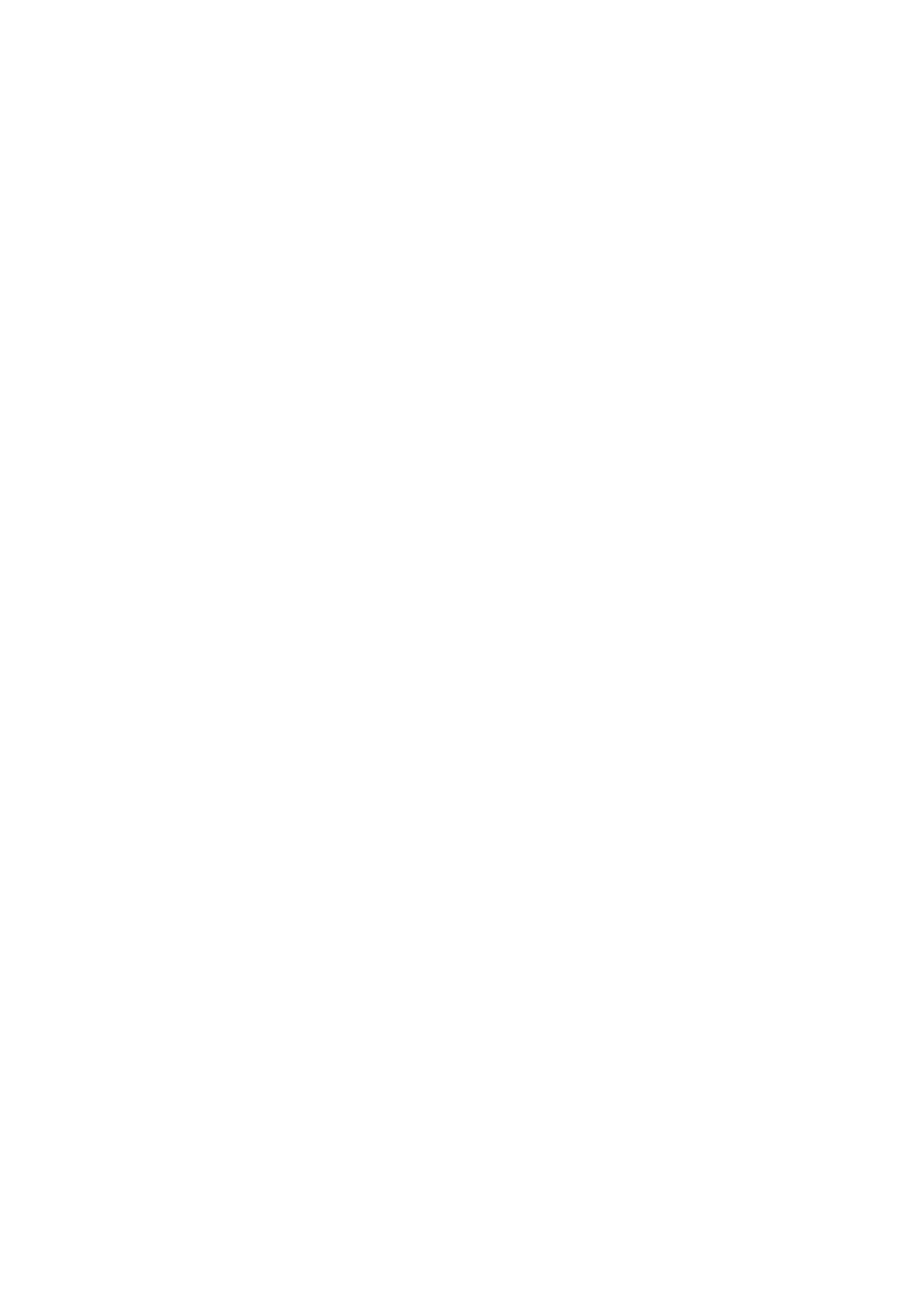#### Abstract

The XTC algorithm is a powerful yet easy to understand topology control algorithm for wireless sensor networks. Since it does not require any knowledge about the nodes' positions but operates on a general notion of link qualities, it is very suitable for the use in small embedded sensor architectures.

This thesis provides an implementation of an extended version of the XTC algorithm for the mica2 sensor nodes running as an application on top of the TinyOS operating system. The algorithm has been extended to produce correct results in a dynamic environment as opposed to the original algorithm which is only suitable in a static scenario.

Besides the implementation of the XTC algorithm, this thesis also includes the realization of a dynamic source routing algorithm that can be run either directly on the network or on the topology created by XTC. By juxtaposing the results of the two options we illustrate the benefit of the XTC algorithm.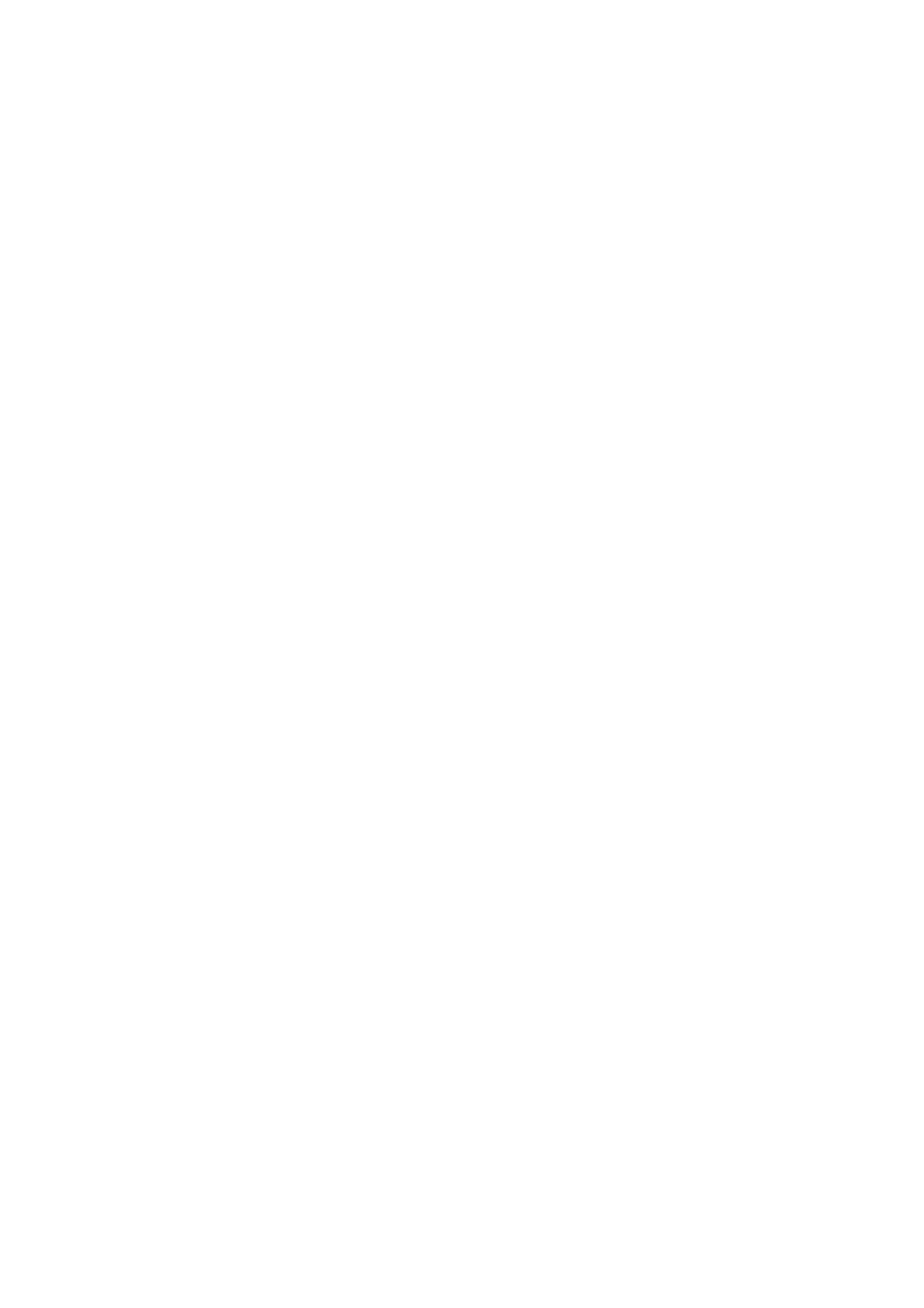# **Contents**

| 1           |         | Introduction                                                                                                                                                                                                                                              | 5              |
|-------------|---------|-----------------------------------------------------------------------------------------------------------------------------------------------------------------------------------------------------------------------------------------------------------|----------------|
|             | 1.1     | Topology Control in Sensor Networks                                                                                                                                                                                                                       | 5              |
|             | 1.2     |                                                                                                                                                                                                                                                           | 6              |
|             | 1.3     | mica2 Motes $\ldots \ldots \ldots \ldots \ldots \ldots \ldots \ldots \ldots \ldots$                                                                                                                                                                       | $\overline{7}$ |
|             |         | 1.3.1                                                                                                                                                                                                                                                     | 7              |
|             |         | 1.3.2                                                                                                                                                                                                                                                     | $\overline{7}$ |
|             | $1.4\,$ |                                                                                                                                                                                                                                                           | 9              |
| $\mathbf 2$ |         | <b>Preliminary Work</b>                                                                                                                                                                                                                                   | 11             |
|             | 2.1     |                                                                                                                                                                                                                                                           | 11             |
|             | 2.2     |                                                                                                                                                                                                                                                           | 12             |
|             | 2.3     |                                                                                                                                                                                                                                                           | 12             |
| 3           |         | <b>Implementing XTC</b>                                                                                                                                                                                                                                   | 15             |
|             | 3.1     |                                                                                                                                                                                                                                                           | 15             |
|             | 3.2     |                                                                                                                                                                                                                                                           | 16             |
|             |         | 3.2.1<br>The PrivateOrder Module                                                                                                                                                                                                                          | 16             |
|             |         | 3.2.2<br>The NeighborOrder Module                                                                                                                                                                                                                         | 16             |
|             |         | 3.2.3                                                                                                                                                                                                                                                     | 17             |
|             | 3.3     |                                                                                                                                                                                                                                                           | 17             |
|             |         | 3.3.1                                                                                                                                                                                                                                                     | 17             |
|             |         | 3.3.2                                                                                                                                                                                                                                                     | 18             |
|             |         | OrdReqMsg and OrdSendMsg Messages<br>3.3.3                                                                                                                                                                                                                | 19             |
|             |         | 3.3.4                                                                                                                                                                                                                                                     | 19             |
|             | 3.4     | Functionality of the XtcNode Module                                                                                                                                                                                                                       | 19             |
|             |         | 3.4.1                                                                                                                                                                                                                                                     | 19             |
|             | 3.5     |                                                                                                                                                                                                                                                           | 22             |
|             | 3.6     |                                                                                                                                                                                                                                                           | 24             |
| 4           |         | <b>Dynamic Source Routing</b>                                                                                                                                                                                                                             | 27             |
|             | 4.1     |                                                                                                                                                                                                                                                           | 27             |
|             | 4.2     |                                                                                                                                                                                                                                                           | 28             |
|             | 4.3     | Data Logging $\ldots \ldots \ldots \ldots \ldots \ldots \ldots \ldots \ldots \ldots$                                                                                                                                                                      | 29             |
| 5           |         | <b>Performance Evaluation</b>                                                                                                                                                                                                                             | 31             |
|             | 5.1     | XTC in a Building $\ldots \ldots \ldots \ldots \ldots \ldots \ldots \ldots$                                                                                                                                                                               | 31             |
|             |         | 5.1.1                                                                                                                                                                                                                                                     | 31             |
|             |         | 5.1.2<br><b>Results</b><br>the contract of the contract of the contract of the contract of the contract of the contract of the contract of the contract of the contract of the contract of the contract of the contract of the contract of the contract o | 31             |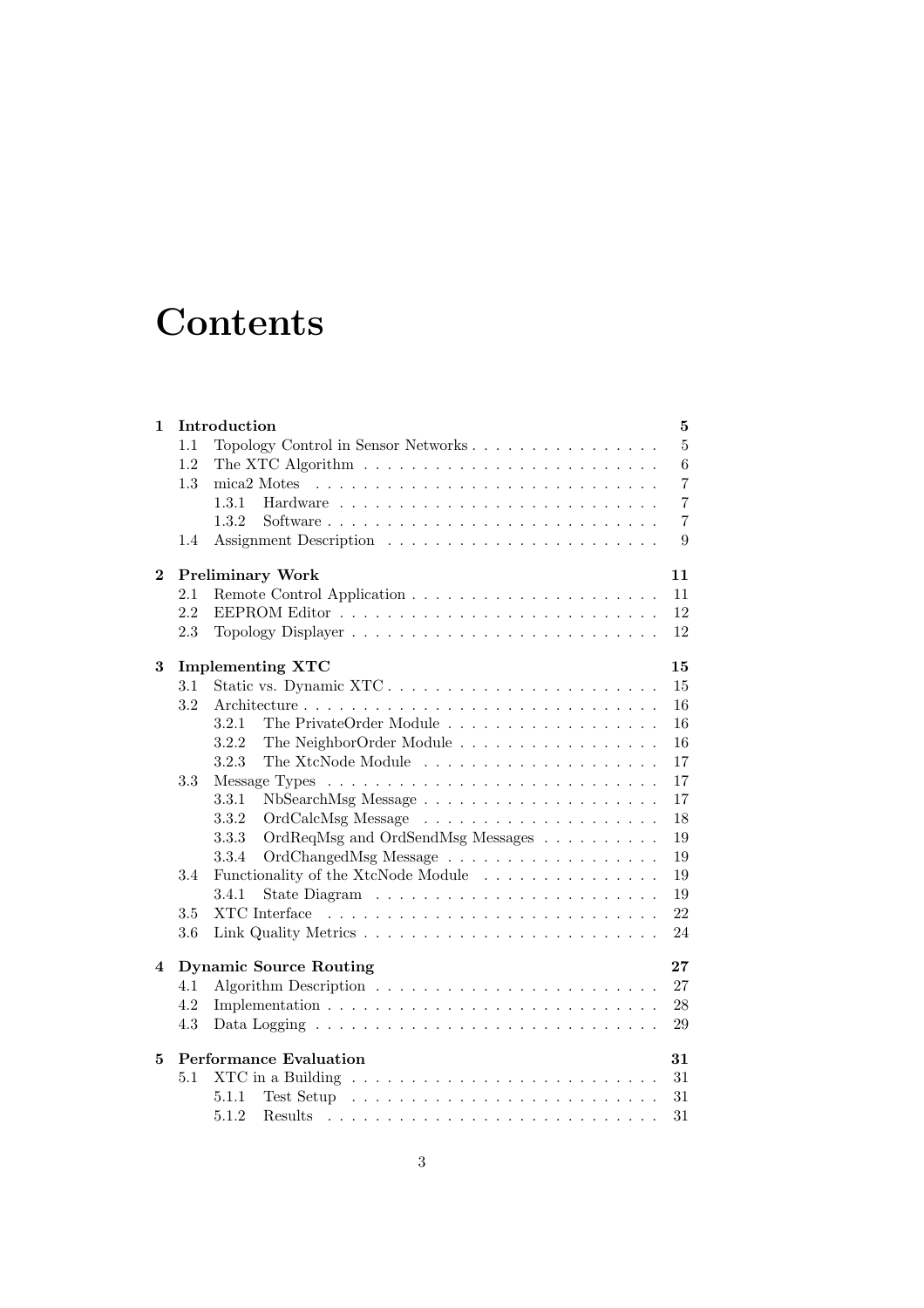### 4 CONTENTS

|   |     | 5.2 Dynamic Source Routing Results 32                                                                                                                                                                                                   |     |
|---|-----|-----------------------------------------------------------------------------------------------------------------------------------------------------------------------------------------------------------------------------------------|-----|
|   |     | Test Setup received a set of the set of the set of the set of the set of the set of the set of the set of the set of the set of the set of the set of the set of the set of the set of the set of the set of the set of the se<br>5.2.1 |     |
|   |     | 5.2.2                                                                                                                                                                                                                                   |     |
| 6 |     | Conclusion                                                                                                                                                                                                                              | 35  |
|   |     |                                                                                                                                                                                                                                         | -35 |
|   | 6.2 | Open Problems and Possible Extensions                                                                                                                                                                                                   | -35 |
|   |     |                                                                                                                                                                                                                                         | -35 |
|   |     | 6.2.2 Packet Loss and High-Degree Networks 36                                                                                                                                                                                           |     |
|   |     | 6.2.3                                                                                                                                                                                                                                   |     |
|   |     |                                                                                                                                                                                                                                         |     |
|   |     | A Performance Evaluation Results                                                                                                                                                                                                        | 39  |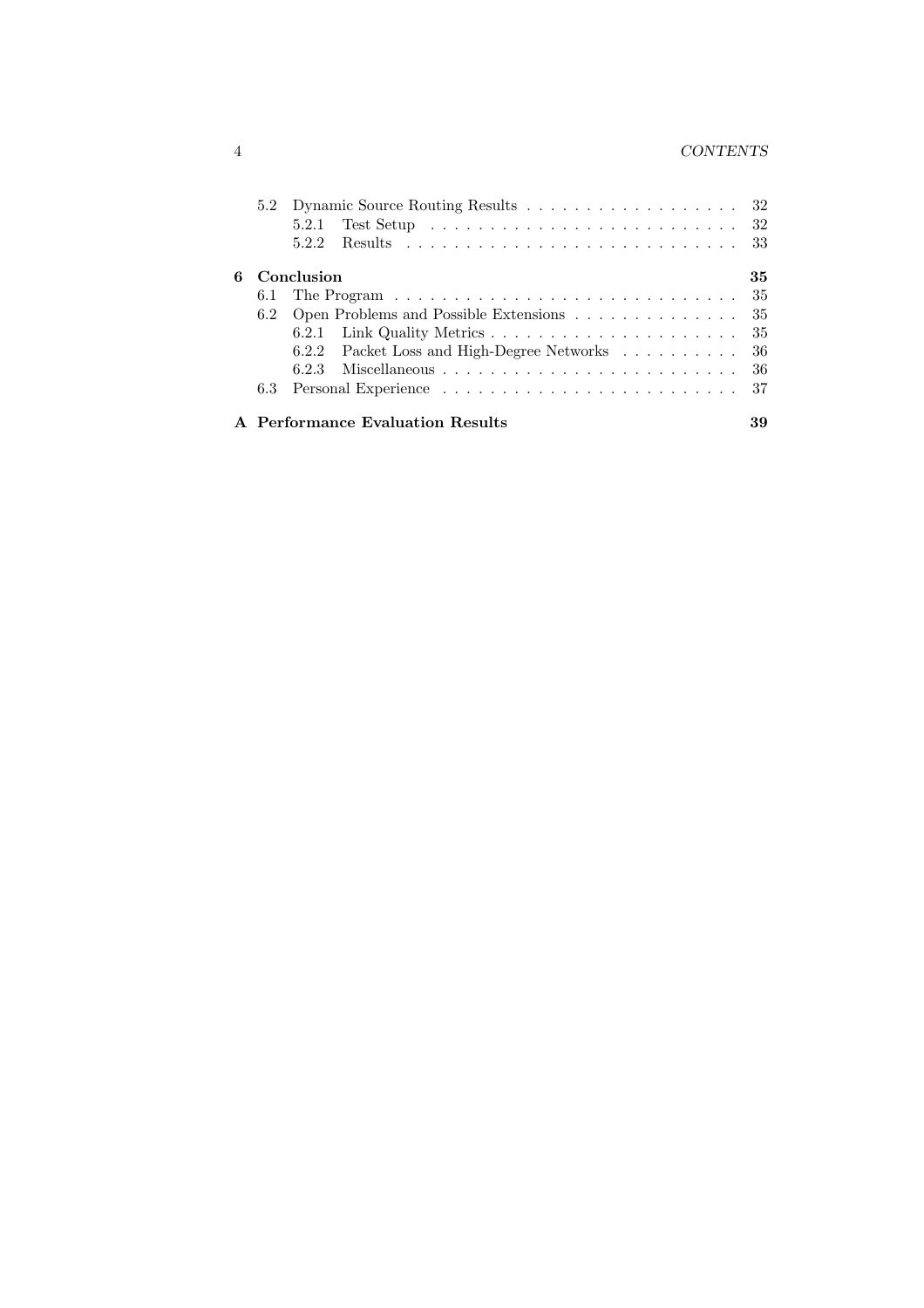## Chapter 1

# Introduction

## 1.1 Topology Control in Sensor Networks

A sensor network consists of multiple small sensors which are connected by wireless radio. The sensors are typically rather small and feature  $-$  besides the radio module — a processor, some memory and a power source. If two sensors are in the transmission range of each other, these two sensors are called linked<sup>1</sup>. The sensors and their links form the network graph G.

Topology control algorithms create a topology graph  $G_{tc}$  which is a subgraph of G that meets several requirements. The goal is that the algorithm comes up with a subgraph that only contains good links. In general, good links are supposed to be short and energy efficient, such that all nodes are able to drop their long-range neighbors. As a result, the nodes can lower their transmission power and therefore save energy and reduce interference at the same time.

Such a resulting topology should provide the following properties:

- **Symmetry:** If a node u decides to maintain a connection to its neighbor  $v$ , then  $v$  keeps its link to  $u$ .
- Connectivity: If there is a connection from a node  $u$  to a node  $v$  in  $G$ (possibly using multiple nodes as relay stations), there is also a path from u to v in  $G_{tc}$ .
- Sparseness:  $G_{tc}$  is sparse, that is, the number of links in  $G_{tc}$  is in the order of the number of nodes.

Depending on the application, other requirements may be added and the properties above may be strengthened. For example, the sparseness property imposes a maximal node degree in  $G_{tc}$  instead of an asymptotic limit.

<sup>1</sup>Asymmetric links (i.e. one node is in the transmission range of another one, but not vice versa) are often ignored since even sending a simple acknowledgement message may become unacceptably complicated [6]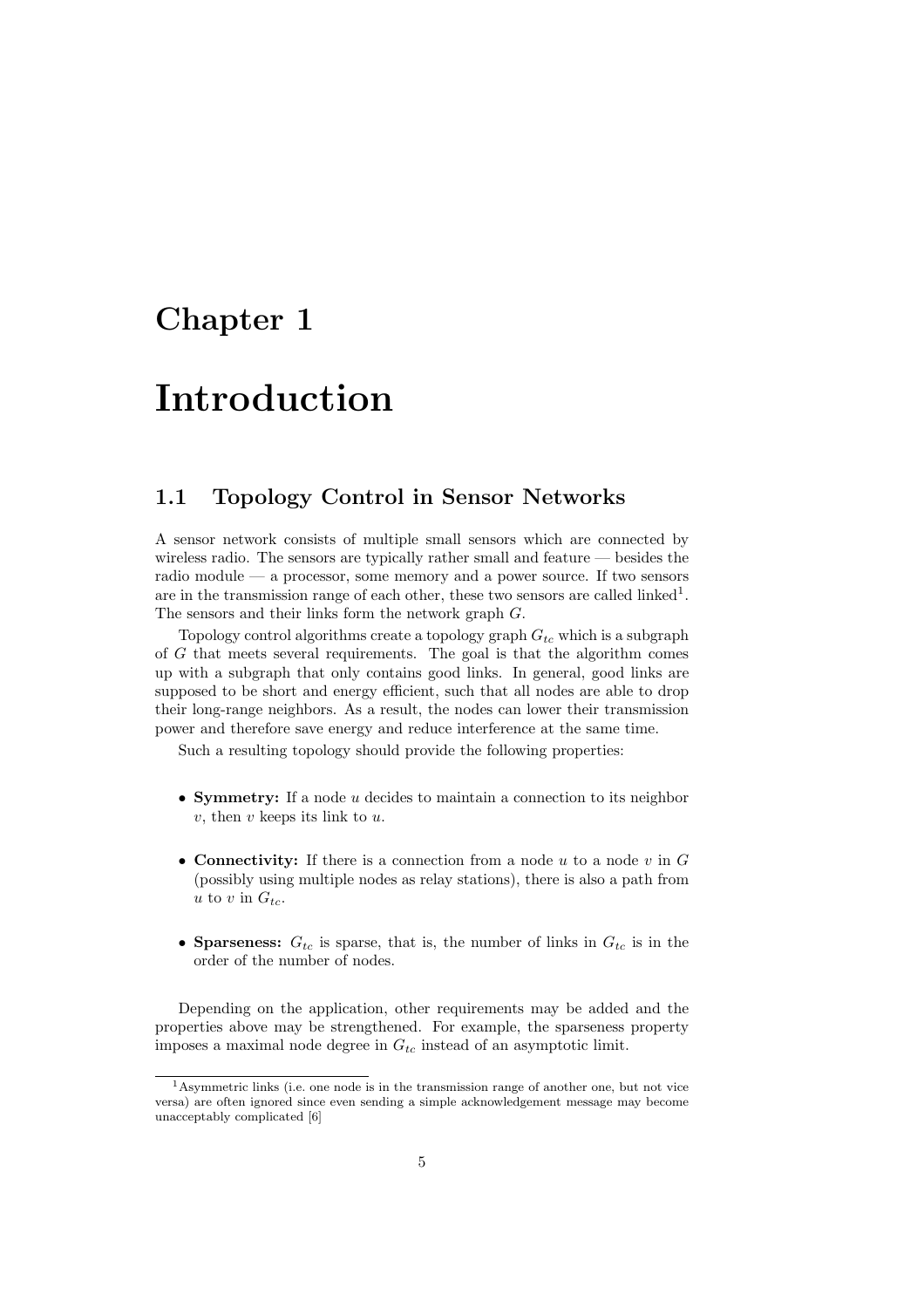#### XTC Algorithm

1: Establish order  $\prec_u$  over u's neighbors in G 2: Broadcast  $\prec_u$  to each neighbor in G; receive orders from all neighbors 3: Select topology control neighbors: 4:  $N_u := \{\}; N_u := \{\}$ 5: while  $(\prec_u$  contains unprocessed neighbors) { 6:  $v :=$  least unprocessed neighbor in  $\prec_u$ 7: if  $(\exists w \in N_u \cup \tilde{N}_u : w \prec_v u)$ 8:  $\widetilde{N}_u := \widetilde{N}_u \cup \{v\}$ 9: else 10:  $N_u := N_u \cup \{v\}$  $11:$ 

## 1.2 The XTC Algorithm

The XTC<sup>2</sup> algorithm [9] is a topology control algorithm which is very effective and easy to understand, but nevertheless exhibits impressive results. Depending on the model under consideration (e.g. the Unit Disk Graph [2]), different properties of the resulting topology graph  $G_{xtc}$  can be proven. For a theoretical treatment of the XTC algorithm, we refer to [9].

The XTC algorithm bases on an abstract link quality. The metrics used to determine the link quality can be chosen depending on the application — there are no restrictions from the algorithm. Possible metrics include but are not limited to signal strength, delay, error rate, or a combination of the former.

The box above shows the pseudocode of the XTC algorithm. It consists of three steps:

1. Line 1

Each node u builds up a list of all its neighbors. This list is sorted according to the link quality in descending order. The list is called the order of u throughout the rest of this work.

2. Line 2

Each node broadcasts its order to all its neighbors. It follows that all nodes receive the orders of all their neighbors.

3. Lines 3-11

In the last step, a node decides which links it wants to keep active and which links are dropped. This decision is only based on the orders of the neighbors and its own order — there is no further communication required in this step.

This step starts by initializing the two sets  $N_u$  and  $\widetilde{N}_u$  to be empty.  $N_u$ will be filled with the neighbors of u in  $G_{xtc}$  (i.e. the links which are kept active by XTC) while  $N_u$  will contain the neighbors of u to which no

<sup>&</sup>lt;sup>2</sup>The abbreviation  $XTC$  — while the pronounciation is unambiguous — has not a definitive meaning yet. TC stands for topology control. Candidates for the X include "exotic", "extreme", "exceptional", and others.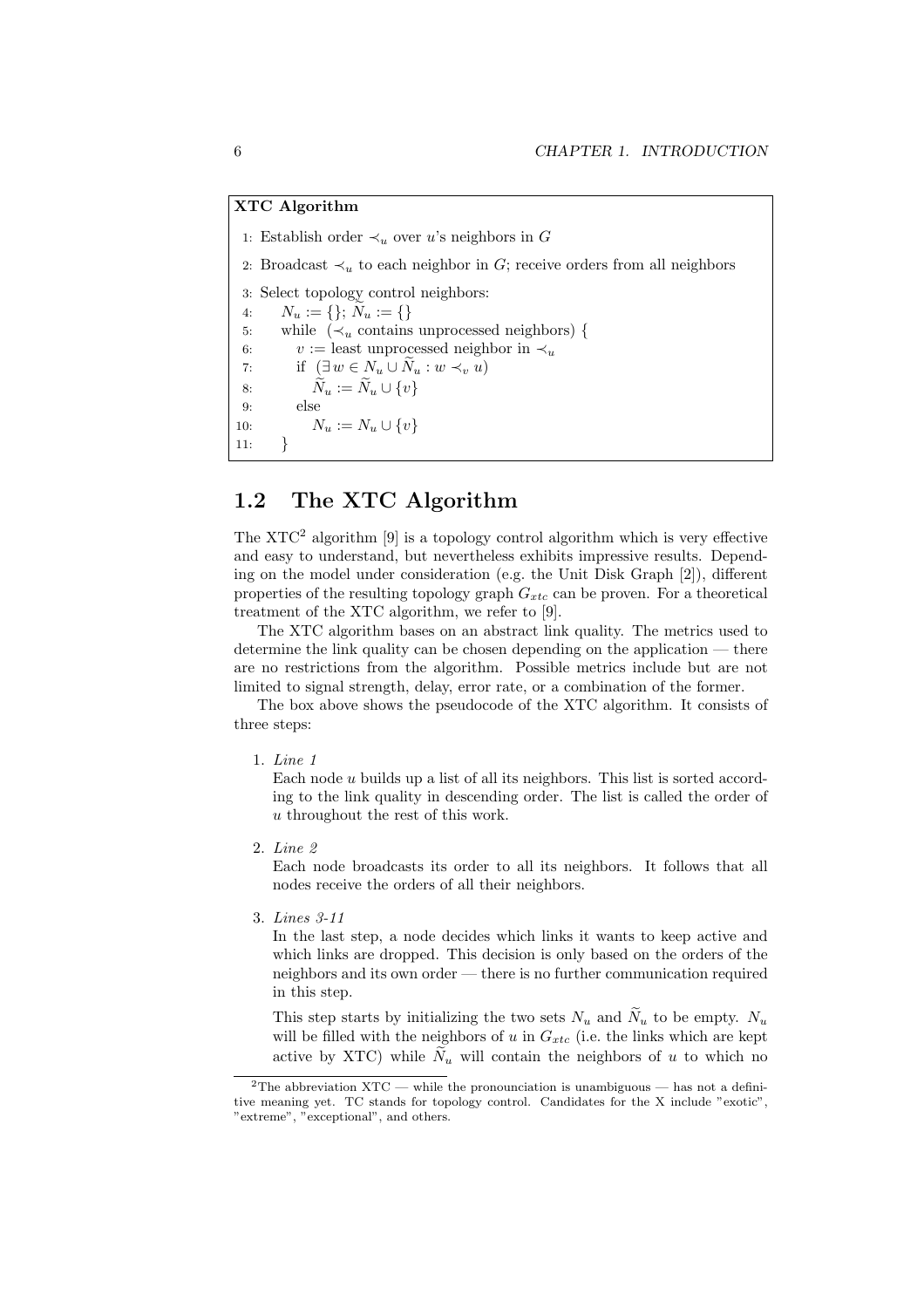direct link will be maintained in  $G_{xtc}$ . After initializing these two sets, the algorithm traverses all neighbors of  $u$  in increasing order and decides according to the criteria in line 7 whether to add the neighbor to  $N_u$  or  $\widetilde{N}_u$ .



Figure 1.1: A sensor network graph  $G$  (left) and the result  $G_{xtc}$  of the XTC algorithm when we use the Euclidian distance as link quality metric (right).

Figure 1.1 shows a possible graph of a sensor network at the left. On the righthand side, the topology graph is displayed resulting from the application of the XTC algorithm when using the Euclidian distance as link quality metric to build up the order at each node.

### 1.3 mica2 Motes

#### 1.3.1 Hardware

The sensor nodes used in this diploma thesis are the mica2 motes developed by Crossbow Technology Inc. [3]. These sensors are widely used for research projects and offer a broad collection of sensor boards. A mica2 mote with two accessories — a sensor board for data acquisition and an ethernet gateway are shown in Figure 1.2.

The mica2 motes feature the following basic data:

| 8 bit ATMega128L processor running at 7.37 MHz          |
|---------------------------------------------------------|
| 128 kB program memory, 4 kB SRAM, 512 kB EEPROM         |
| ChipCon CC1000 chip sending at a frequency of 433 or    |
| 900 MHz respectively, allowing data rates of up to 38.4 |
| kbps                                                    |
| 2AA(1.2 V)                                              |
| $58 \times 32 \times 7$ mm (without batteries)          |
| $200 \text{ g}$ (with batteries)                        |
| 3 LEDs (green, yellow, and red), 51-pin expansion con-  |
| nector allowing to connect external peripherals         |
|                                                         |

#### 1.3.2 Software

The TinyOS [7] operating system running on the motes was originally developed at the University of Berkeley. It is an event based operating system designed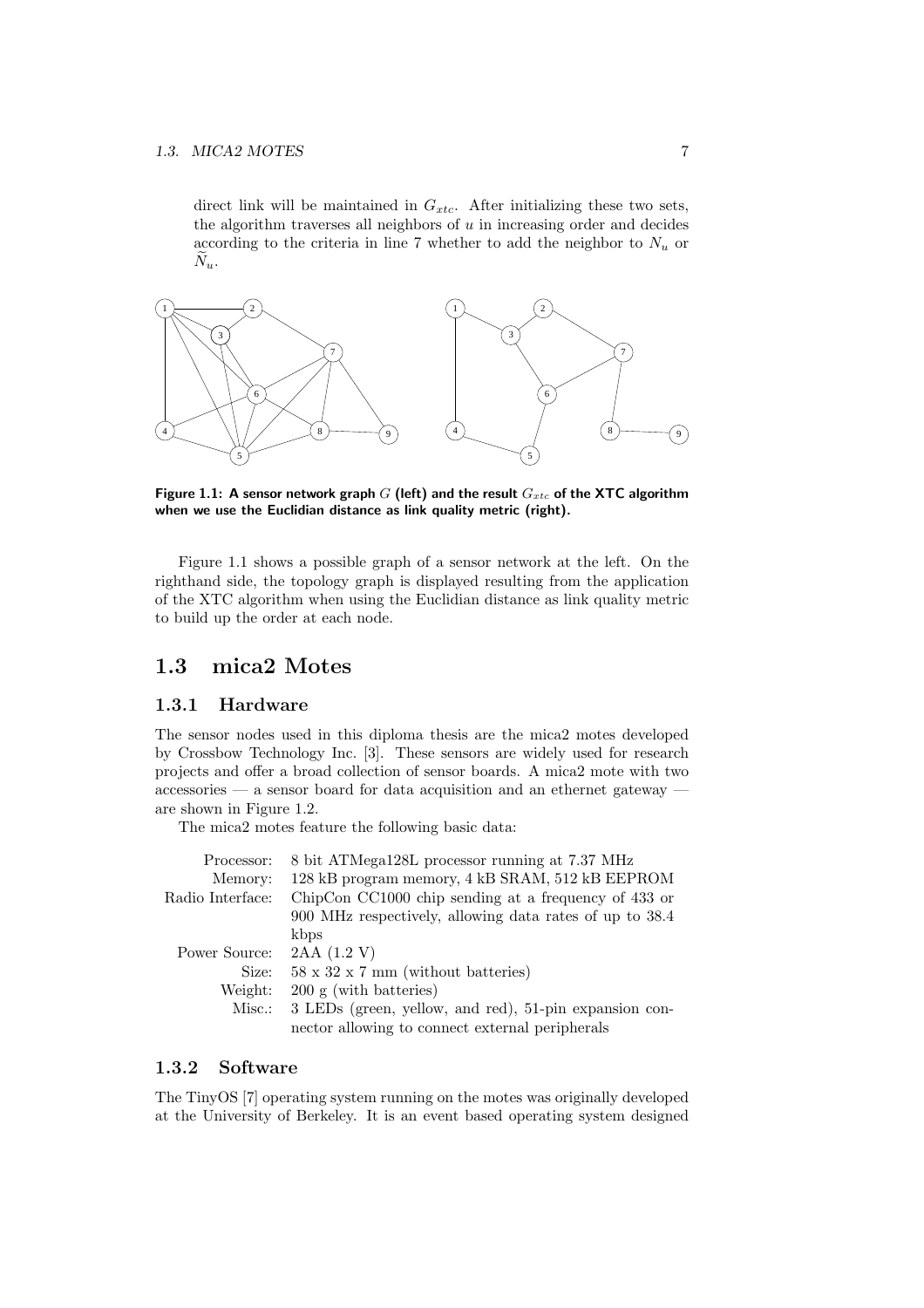

Figure 1.2: A mica2 sensor (left), a MTS300CA sensor board for measuring light, temperature and sound (center), and a MIB600 ethernet gateway which is used for programming the nodes and connecting them to a network (right).

for embedded networked sensors. Since it is released under an open-source license, it is available for free and it was ported to other embedded platforms. The TinyOS software package comes with the most important library modules (network stack, hardware drivers, . . . ) and the tools which allow the mote to communicate with a Java application running on a computer.

Due to the very limited resources available on most embedded sensor devices, TinyOS has some heavy constraints:

- There is no concurrency in TinyOS, i.e. only one task (this is how threads) are called in TinyOS) can be running at the same time. This task can not be interrupted by another task. The only exception of this rule are hardware interrupts which may interrupt the current task at any time<sup>3</sup>. Nevertheless, it is possible to handle multiple activities in parallel: The current task can create new tasks which are placed into the TinyOS task queue. This queue is processed in  $FIFO<sup>4</sup> order when the current task fin$ ishes. The advantage of the restriction of only one concurrent task is that the compiler can detect data races<sup>5</sup> at compile time. The disadvantage is that the program structure becomes more complicated because bigger jobs need to be split up in multiple small tasks, disguising their correlation. This makes TinyOS applications harder to write and difficult to understand.
- TinyOS does not support dynamic memory allocation. Everything is allocated on the stack, there is no heap in TinyOS. This restriction greatly influences the design of TinyOS applications: Data structures must be initialized to their maximum size at compile time and therefore probably reserve too much of the limited memory of small sensor nodes. However, due to this restriction, a TinyOS application may hardly contain memory leaks.

 ${}^{3}$ Except when using the *atomic* keyword, see [5].

<sup>4</sup>First in, first out

<sup>5</sup>Data races may occur when a variable is accessed by a hardware interrupt handler and by a task of the module simultaneously.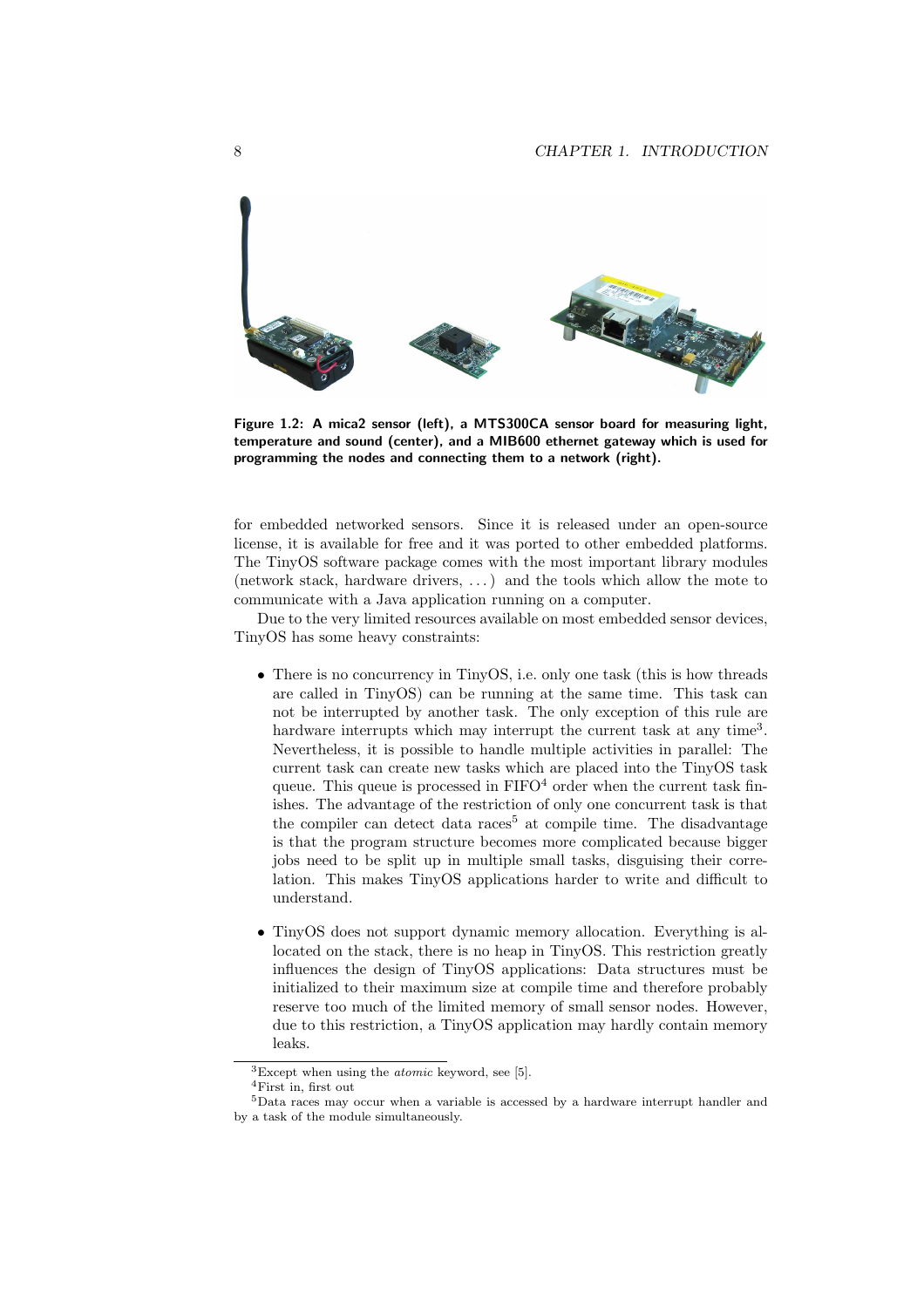• The size of radio messages sent using the TinyOS library is limited to 29 bytes of payload. This implies that bigger data packets must be split into smaller parts. Splitting, transmitting (including possible retransmission of lost or corrupted packages) and recombining has to be done manually, there is no library offering this service.

The programming language of TinyOS is a descendant of C called nesC [5]. It uses the C syntax and adds some new constructs. The most important concept of nesC is the separation of construction (the implementation) and composition (the wiring): A nesC application consists of at least one component (also called module) and one configuration file. The modules contain the actual implementation while the configuration specifies how the modules are wired together. Communication between modules is done using interfaces. These interfaces are — opposed to interfaces in popular languages like Java — bidirectional. For example, the interface of a timer may offer commands to start and stop the timer, but it forces the user of the interface to supply an implementation for an event executed when the timer fires.

Compilation of nesC applications is done in two steps: In the first step, the nesC compiler takes all required components and generates one big C file. This file is then used by the gcc compiler to generate the mica2 binary in a second step. The whole compilation process is transparent to the user: A makefile included by the default installation of TinyOS handles this process.

## 1.4 Assignment Description

The task of this diploma thesis is to implement the XTC algorithm on the mica2 motes. This includes the following subtasks:

- Getting familiar with TinyOS and nesC. During this preparation phase, small applications were created to understand and test the relevant properties of the mica2 motes.
- Understanding the XTC algorithm described in [9]. The algorithm has to be extended to work correctly in a dynamic environment.
- Developing reasonable link quality metrics with respect to the limited hardware resources of the mica2 motes.
- Implementation of the XTC algorithm using the nesC programming language and a Java application to display the results.
- Devising a sample application that highlights the benefit when it is run on the topology established by XTC compared to running it directly on the initial network.
- Testing and performance evaluation of the implementation in a real environment.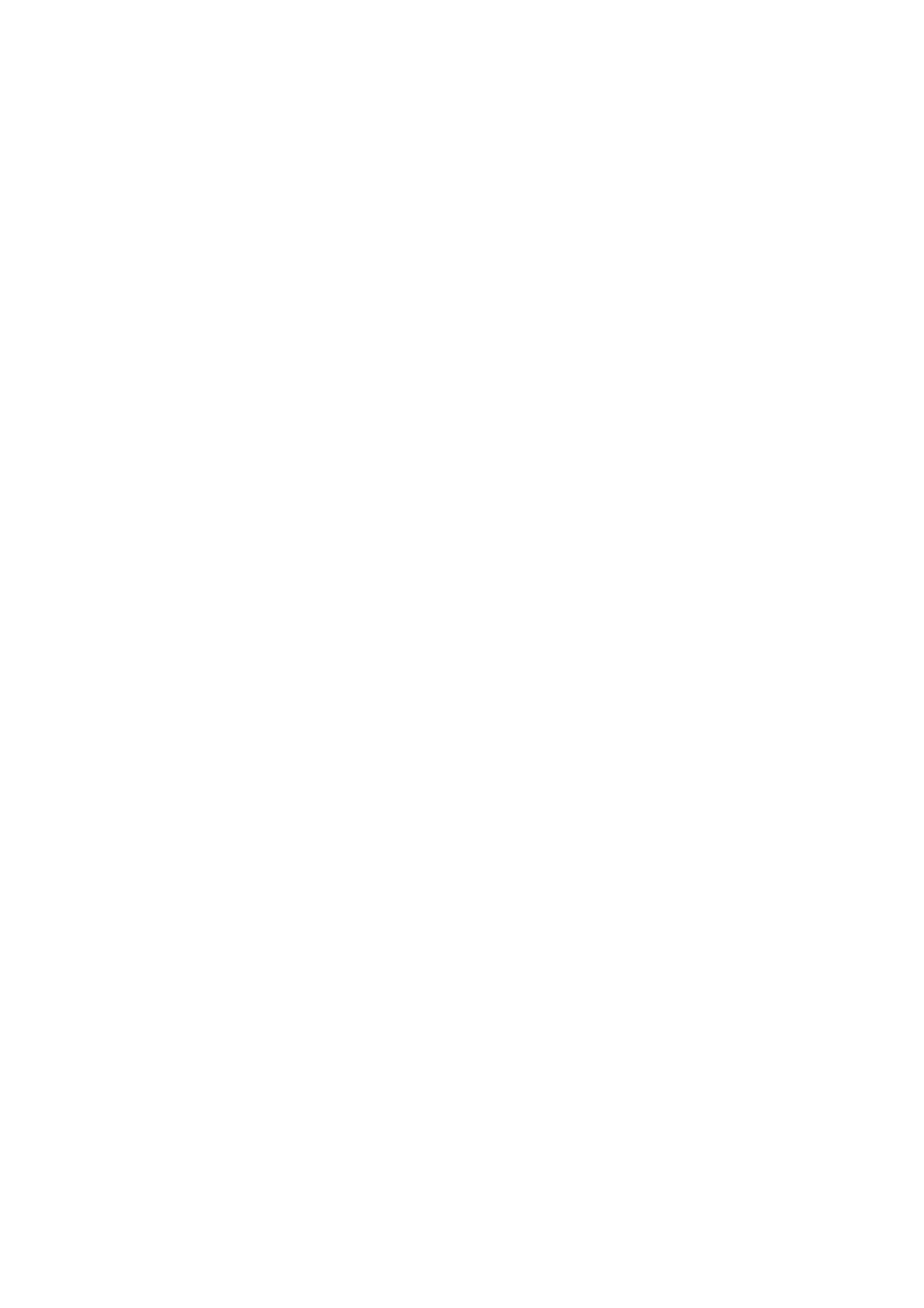## Chapter 2

# Preliminary Work

To become acquainted with the nesC language and the different concepts of TinyOS, several small applications were created. Note that these applications are not directly connected to the XTC algorithm, however they might very well be used for educational purposes for people starting to work with TinyOS since the applications show in few lines of code how to use some specific features of nesC, TinyOS, and the mica2 motes. Additionally, programs like the EEPROM Editor might turn out to be a useful tool when working with the mica2 sensors. In the following, we will discuss the application individually in more detail.

## 2.1 Remote Control Application

| $   \Box   \times  $<br><b>Remote Control Application</b> |                            |                     |               |  |  |  |  |  |
|-----------------------------------------------------------|----------------------------|---------------------|---------------|--|--|--|--|--|
| <b>Node Infos</b>                                         | <b>LED<sub>s</sub></b>     | <b>Sensor Board</b> |               |  |  |  |  |  |
|                                                           | <b>Yellow LED</b>          | Light:              | 234           |  |  |  |  |  |
| Node Address: 2                                           | $\triangleright$ Green LED | Temperature:        | 255           |  |  |  |  |  |
|                                                           | $V$ Red LED                | Microphone:         | 199           |  |  |  |  |  |
| <b>Group ID:</b><br>7d                                    | Get<br>Set                 | <b>Sounder</b>      | <b>Update</b> |  |  |  |  |  |
| 2                                                         |                            |                     |               |  |  |  |  |  |

Figure 2.1: The Remote Control Application: Currently, two nodes with IDs 0x01 and 0x02 are found.

This application allows to read and change the state of a node, i.e. the state of the LEDs, the data of the sensors (if a sensor board is connected), and the state of the beeper (on/off) on the sensor board. For each discovered node, a new tab is added (see Figure 2.1).

The aim of this application was to familiarize with the data exchange between a Java application and the mica2 motes. This includes learning to work with tools the TinyOS software package provided for this task: The mig tool to create Java classes out of a message declaration in a nesC header file, the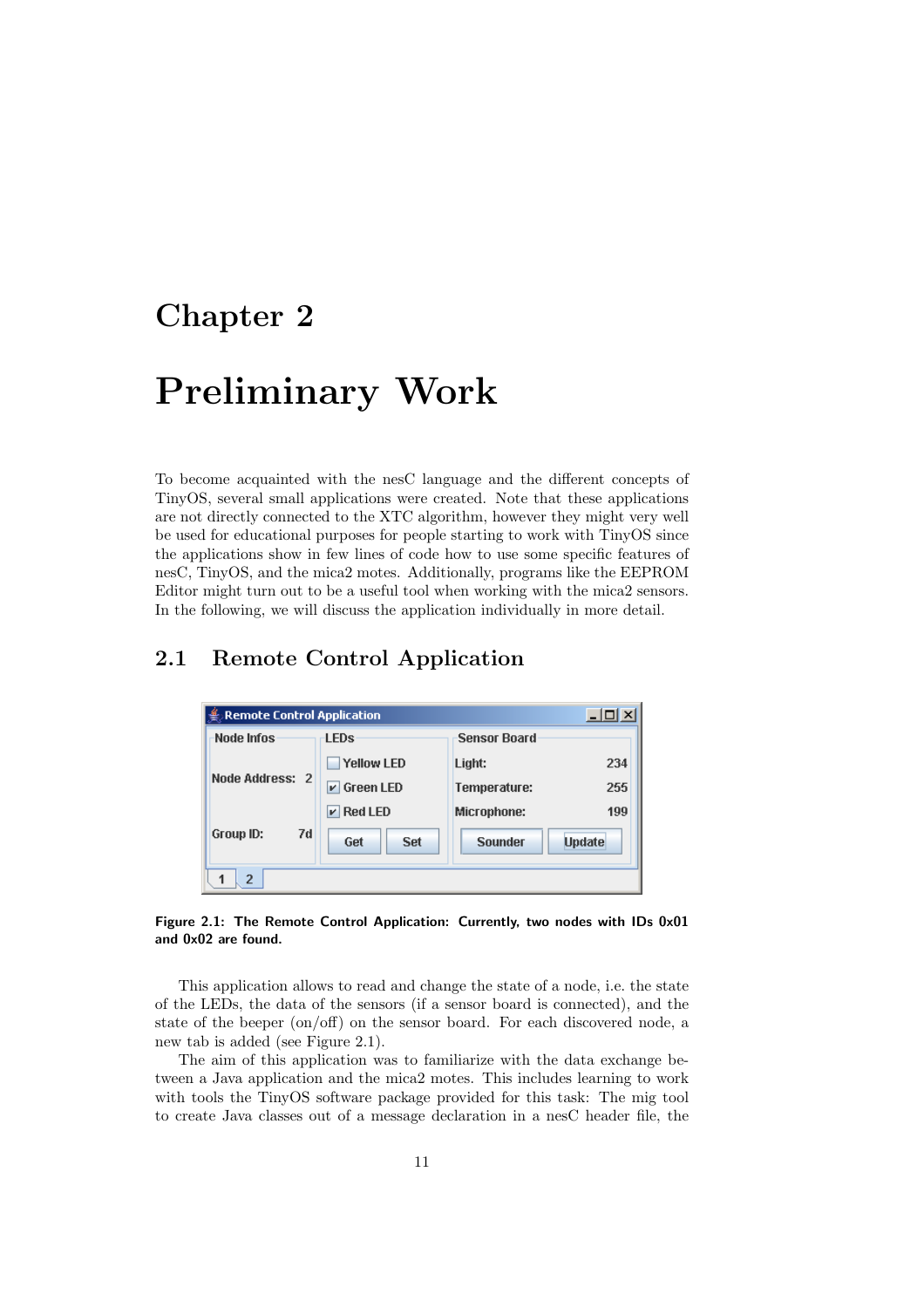SerialForwarder to relay messages from a mica2 sensor through the ethernet gateway to a Java application, and the net.tinyos package to send and receive messages within a Java application.

## 2.2 EEPROM Editor

|             | mica2 EEPROM Editor |                       |                      |                   |                                  |                             |  |  |  |
|-------------|---------------------|-----------------------|----------------------|-------------------|----------------------------------|-----------------------------|--|--|--|
| Mode        |                     | <b>EEPROM Content</b> |                      |                   |                                  |                             |  |  |  |
| <b>Read</b> | Line                |                       | Node ID              |                   | Help                             | Do it!                      |  |  |  |
| ○ Write     | Content 1D          | lB7<br>IE0            | 62<br>I4D<br>$ c_2 $ | 96<br>' 8E<br>18F | 22<br>ICC IIE1<br>B <sub>9</sub> | 31<br><b>B</b> <sub>0</sub> |  |  |  |

Figure 2.2: The mica2 EEPROM Editor

The EEPROM Editor provides the functionality to read from and write to the EEPROM of the mica2 motes. The EEPROM is used by the LoggerWrite and LoggerRead modules to store data in a persistent manner, i.e. the data is available even after a reboot of the node. The EEPROM consists of  $2^{15}$ lines (0 to 32767), each of size 16 bytes. The first 16 lines are reserved for the system, that is, they cannot be accessed by using the LoggerRead and LoggerWrite interfaces. The application therefore uses the lower level interfaces EEPROMRead and EEPROMWrite which allow reading and editing all lines.

The first 16 lines are used by components like Deluge [4] to store internal information. Because of that, the EEPROM Editor might prove to be a useful tool when analyzing such applications.

## 2.3 Topology Displayer

This tool draws the network topology. Unlike comparable tool like Surge or the topology display features of TinyDb (Surge and TinyDb are part of the TinyOS software package), the complete topology is drawn and not only a minimum spanning tree built on top of the network graph. The Topology Displayer can be used either as stand-alone application or as a module as part of another application.

The Java front-end of this application is shown in Figure 2.3. It formes the basis of the XTC Interface described in Chapter 3.5.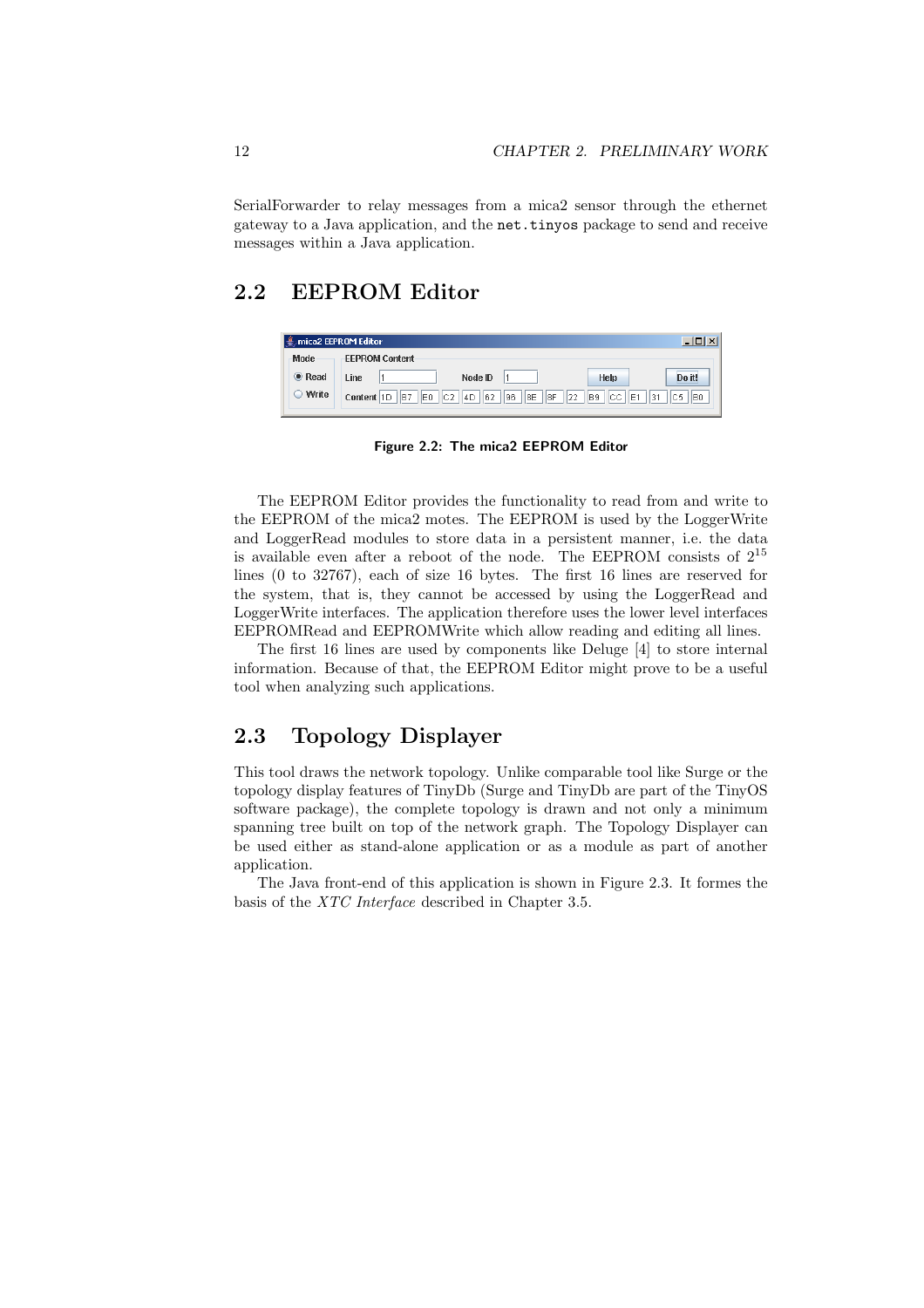

Figure 2.3: The Topology Displayer application showing the network topology of 6 nodes (IDs 1 to 6) including the gateway node with ID 99 used to inject messages into the sensor network.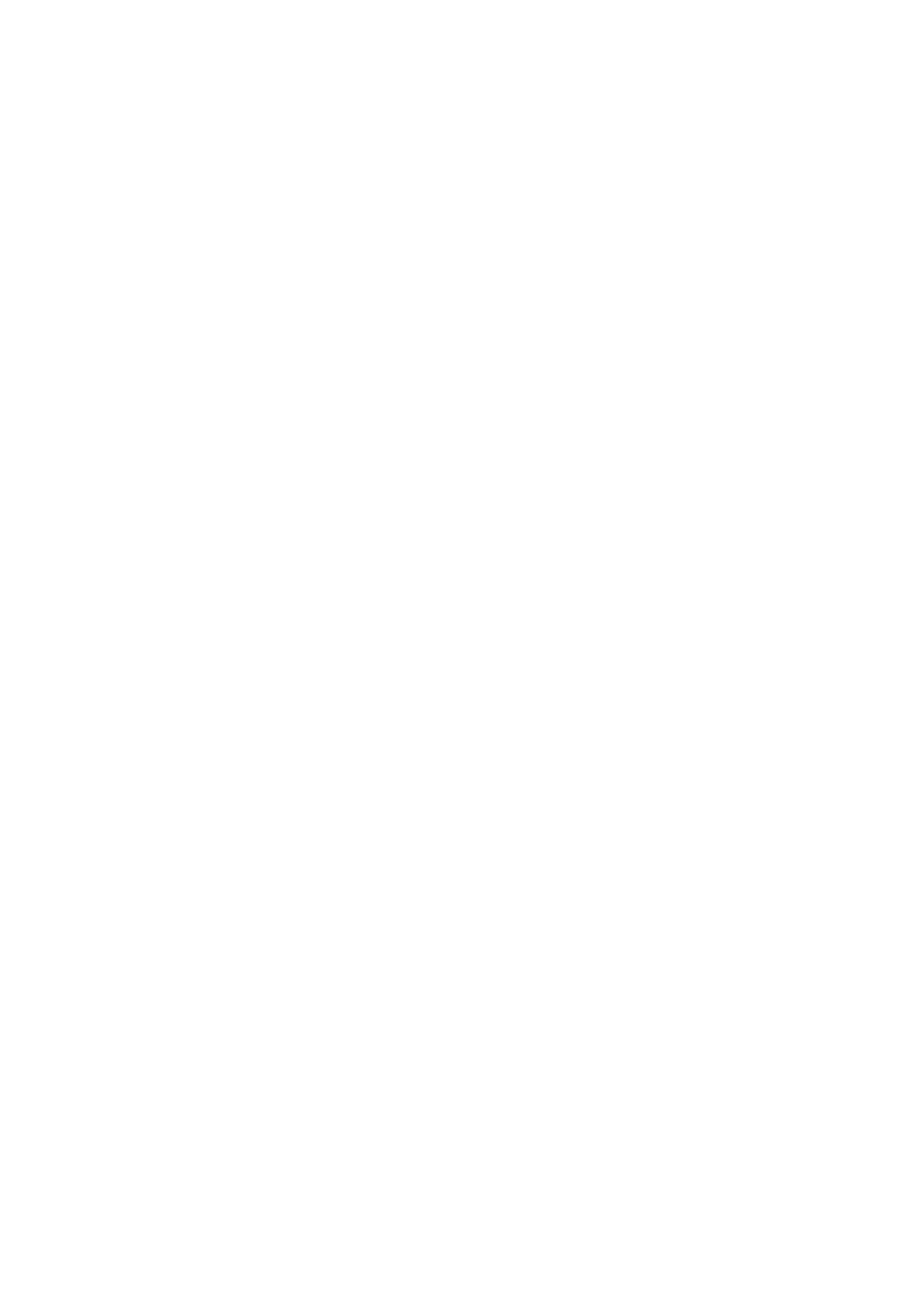## Chapter 3

# Implementing XTC

## 3.1 Static vs. Dynamic XTC

The XTC algorithm as described in [9] does not handle dynamic changes of the network graph: The topology graph  $G_{xtc}$  is only calculated once. When the link quality changes,  $G_{xtc}$  is not updated. If a link is disconnected or a node is removed from the network graph (e.g. when the batteries are empty or by simply turning it off),  $G_{xtc}$  may even become disconnected. Additionally, it is not possible to add new nodes once the algorithm is executed.

However, changes to the link quality and adding or removing nodes is very common in a real environment. For this reason, the XTC algorithm had to be extended to correctly handle such events. The requirement of the dynamic XTC algorithm was — besides producing correct topology graphs with the updated  $data$  — to prevent global changes in  $G_{xtc}$  as a reaction to a local modification.

The adapted dynamic version of XTC is basically a loop with the original XTC algorithm inside: Instead of calculating  $G_{\tau tc}$  once, it is (re)calculated in every iteration of the loop. Every iteration is called update cycle. In each update cycle, the node searches for new neighbors and checks if its known neighbors are still alive. Then it updates its link quality values and recalculates  $G_{\tau tc}$ . That way, adding and removing nodes and changes in the link quality are handled correctly. But there is one more piece of information required to calculate  $G_{xtc}$  which might have changed: the order of the neighbors of a node. This is handled the following way: When a node detects that its own order has changed, it informs its neighbors about that fact. In doing so, each node already knows during its update cycle which orders it has to update. It can therefore simply poll the corresponding neighbors for their updated order.

Using this approach, local changes of the network cannot lead to global changes in  $G_{xtc}$ :

- A change of the link quality is only recognized by the two endpoints of the link. The new value is not directly propagated to any other node.
- A node recently added to the network graph  $G$  can only be seen by its direct neighbors. The same is true for the failure of a node. Like above, this information does not directly spread out in the network.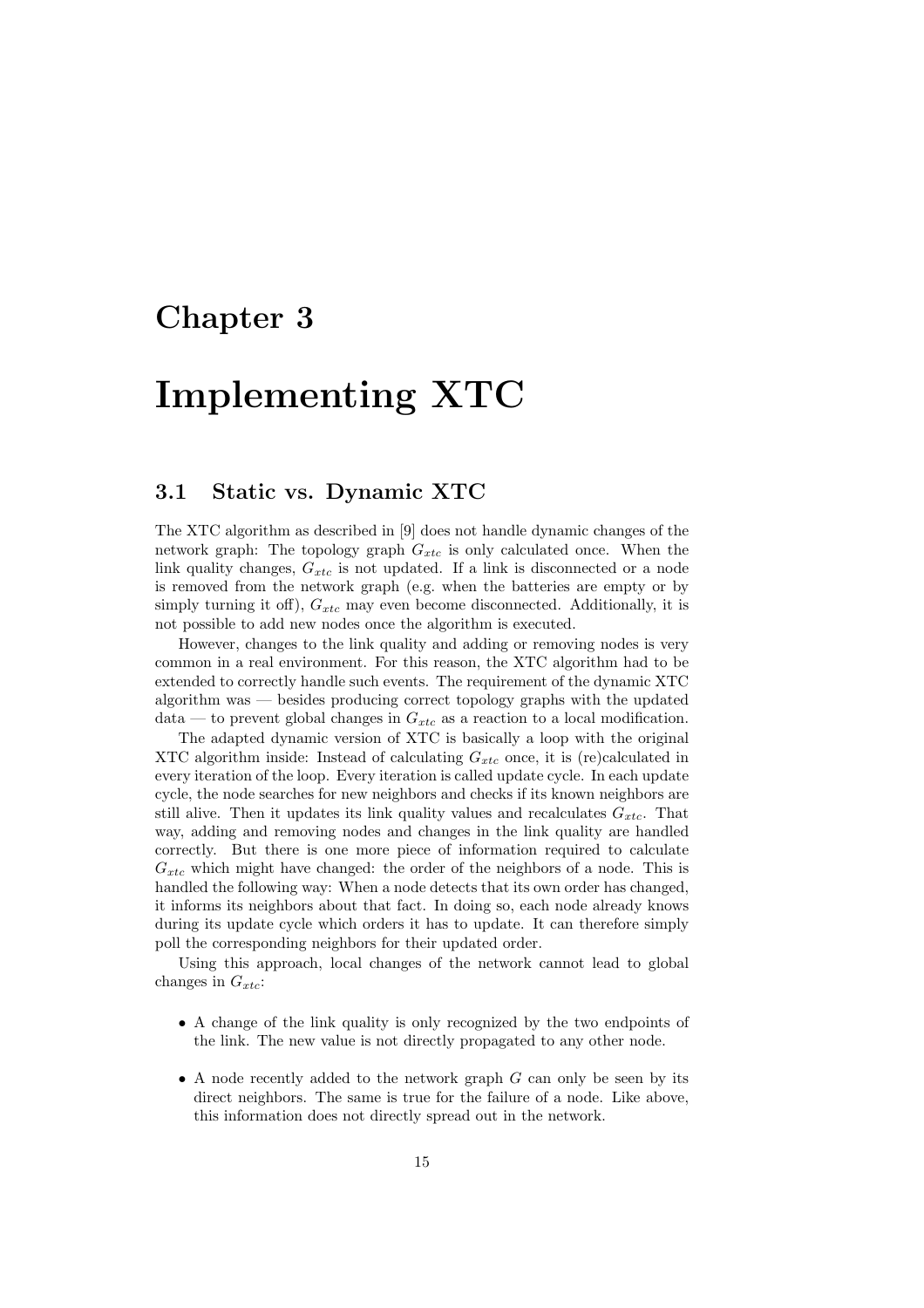• The information above is only indirectly propagated by a message that the order has changed. Since this knowledge does not affect the own order, this information is not transmitted further.

## 3.2 Architecture

The implementation of the XTC algorithm consists of three main parts: A data structure that manages the links and their calculated quality values at each node (the private order of a node), a second data structure to keep track of the orders of the neighbors, and the actual program logic which contains the algorithm to calculate the resulting topology  $G_{\text{xtc}}$ . These three parts are capsuled in three modules, namely PrivateOrder, NeighborOrder, and XtcNode (the program logic). The next sections give a detailed overview of each of these modules.

#### 3.2.1 The PrivateOrder Module

The PrivateOrder module consists of the files PrivateOrderM.nc (the implementation), PrivateOrder.nc (the corresponding configuration), and POrder.nc (the interface provided by PrivateOrderM.nc). The task of the POrder module is to collect information about all links of a node. This information includes:

- The most recent quality value of each link including a time stamp containing the time when the link quality was evaluated the last time,
- a flag displaying whether the link is currently part of the  $G_{xtc}$ , and
- a flag which is set if the link was already processed in the current algorithm iteration.

The links are ordered according to their quality, starting with the lowest (i.e. best) value. Besides this link management, the PrivateOrder module offers a command called getOrder which writes the ordered list of the neighbor IDs to a buffer. This command is used by the XtcNode module when exchanging the order with its neighbors.

#### 3.2.2 The NeighborOrder Module

The NeighborOrder module consists of the files NeighborOrderM.nc, NeighborOrder.nc and NOrder.nc with similar semantics as the files of the PrivateOrder module. It is used to manage the orders of all direct neighbors of a node.

Due to the fact that the size of radio messages is limited to 29 bytes of payload data, the order of nodes with more than  $12$  neighbors<sup>1</sup> must be split into multiple parts for transmission. The reconstruction of an order from is different parts is also done inside the NeighborOrder module.

 $129$  bytes payload minus 4 bytes message overhead (2 bytes containing the sender ID, 1 byte specifying the part number, 1 byte for the total number of neighbors which is required to calculate the total number of parts) leaves 25 bytes for the actual order data. Since nodes IDs require 2 bytes, this leaves room for 12 node IDs.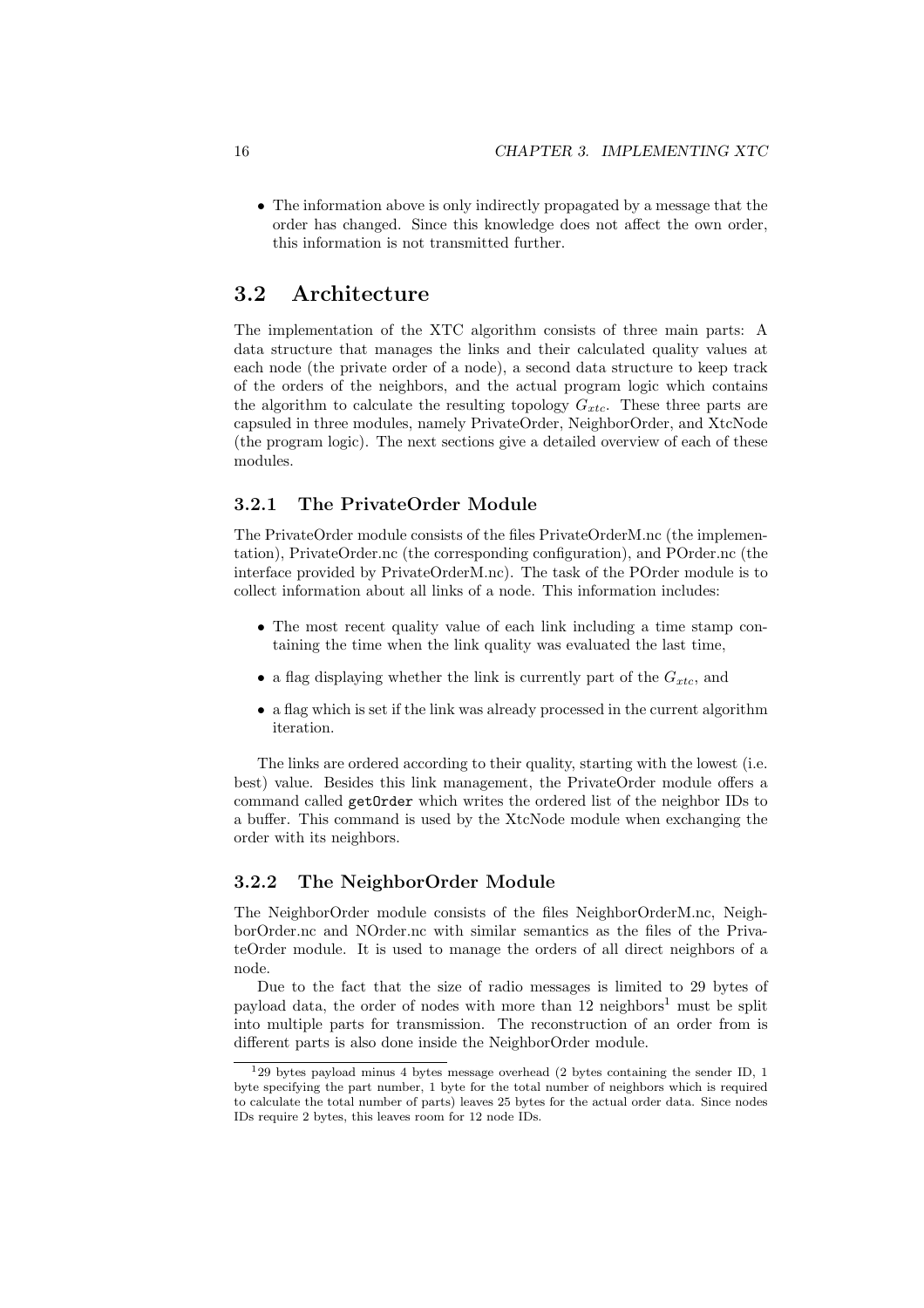Besides the management of the orders, the NeighborOrder module offers the method compare to compare two node IDs according to their quality using the order of a neighbor. The result of this method forms the basis for the decision of the XTC algorithm, that is, whether or not to include a link in  $G_{xtc}$ .

#### 3.2.3 The XtcNode Module

The XtcNode module consists of the files XtcNodeM.nc and XtcNode.nc, i.e. the module and its configuration. Additionally, there are two header files: XtcMsg.h specifies the messages that are sent by the algorithm (see Chapter 3.3) and Xtc.h containing some global constants used by all modules.

Furthermore, this module contains the program logic. This includes the handling of incoming messages, generation of output messages, and the actual XTC algorithm, i.e. the decision which links should be kept active. It uses the POrder and NOrder interfaces provided by the corresponding modules to keep track of its neighbors and their orders. A detailed description how this module works is given in Chapter 3.4.

## 3.3 Message Types

The XTC algorithm uses five different message types to calculate  $G_{xtc}$ . These messages are — together with the two message types used by the XTC Interface (see Chapter  $3.5$ ) — defined in the XtcMsg.h file. This section describes the function of these messages and how a node reacts when receiving them.

Some message types contain a field called action. This field is used to specify the subtype of the message, e.g. request or acknowledgement. The decision was made to use this approach instead of defining a special message type for each possible action because a topology control algorithm is most probably only a small part of a bigger application. Occupying too many message types (only 256 are available in total) could unnecessarily limit the number of message types for the rest of the application. The disadvantage of using an additional field to specify the subtype is that the payload size of such messages is reduced by one byte.

#### 3.3.1 NbSearchMsg Message

This message is sent at the beginning of each update cycle. It is used to search for new neighbors. The action field of a NbSearchMsg message is either set to SEARCH ACTION PING or SEARCH ACTION PONG. The first setting is used to start a search for new neighbors while the latter is utilized by the new neighbors to inform a node about their presence.

Figure 3.1 shows the process of searching for new neighbors: Node 1 broadcasts a NbSearchMsg message to search for new nodes in its neighborhood. It appends the list of all its currently known neighbors (node 3 and 7 in this example) to this message and sets the action field to SEARCH ACTION PING. Its neighbors 3, 7, and 9 receive this message. All of them check whether their ID is already in the list of known neighbors. Since node 9 does not find its ID in the list, it replies with a NbSearchMsg message with the action field set to SEARCH ACTION PONG. Nodes 1 and 9 are now aware of the new link between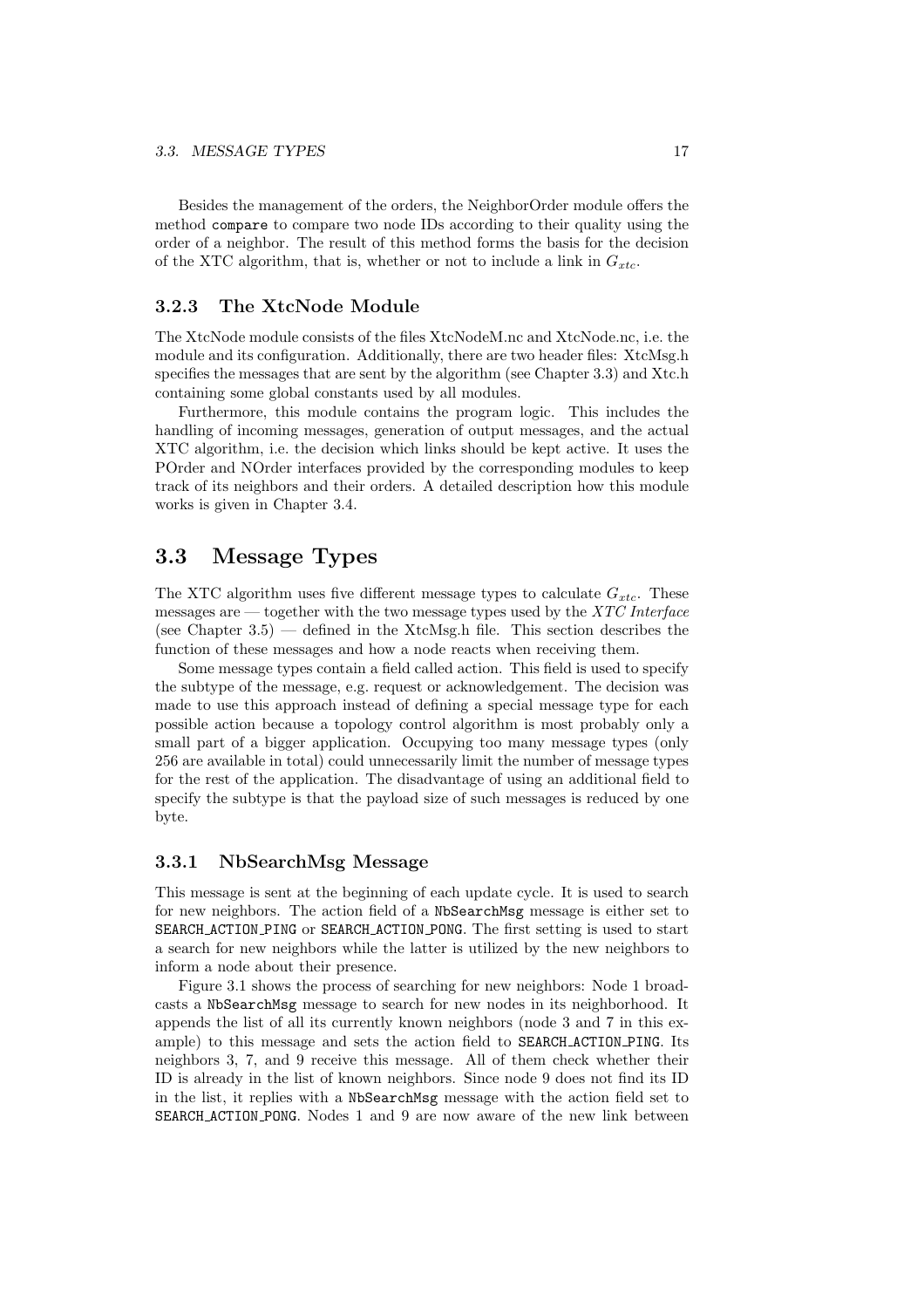

Figure 3.1: Node 1 searching for new neighbors using NbSearchMsg messages.

them. Because node 3 and 7 find their IDs in the list of known neighbors, they just ignore this message.

#### 3.3.2 OrdCalcMsg Message

To calculate the quality of a link, OrdCalcMsg messages are used. The action field of this message type can be set to three values: ORD\_CALC\_REQ, ORD\_CALC\_-INTER, or ORD\_CALC\_ACK.



Figure 3.2: Link quality calculation between the nodes 1 and 3.

The process of calculating the link quality is shown in Figure 3.2: Node 1 initiates the calculation by sending an OrdCalcMsg with the action field set to  $ORD\_CALC$  REQ. Node 3 measures the  $RSSI<sup>2</sup>$  value upon receipt and writes this value to the answers with action set to ORD CALC INTER. When node 1 receives this message, it measures its RSSI, too. Given the two RSSI values, it calculates the final link quality value (see Chapter 3.3 for details). This value is sent with a final OrdCalcMsg message (action=ORD CALC ACK) back to node 3. Both nodes save this new value.

<sup>2</sup>Received Signal Strength Indicator: This value is attached to each received packet by the TinyOS network stack. It contains information about the signal strength of the packet. The smaller the value, the stronger was the received signal.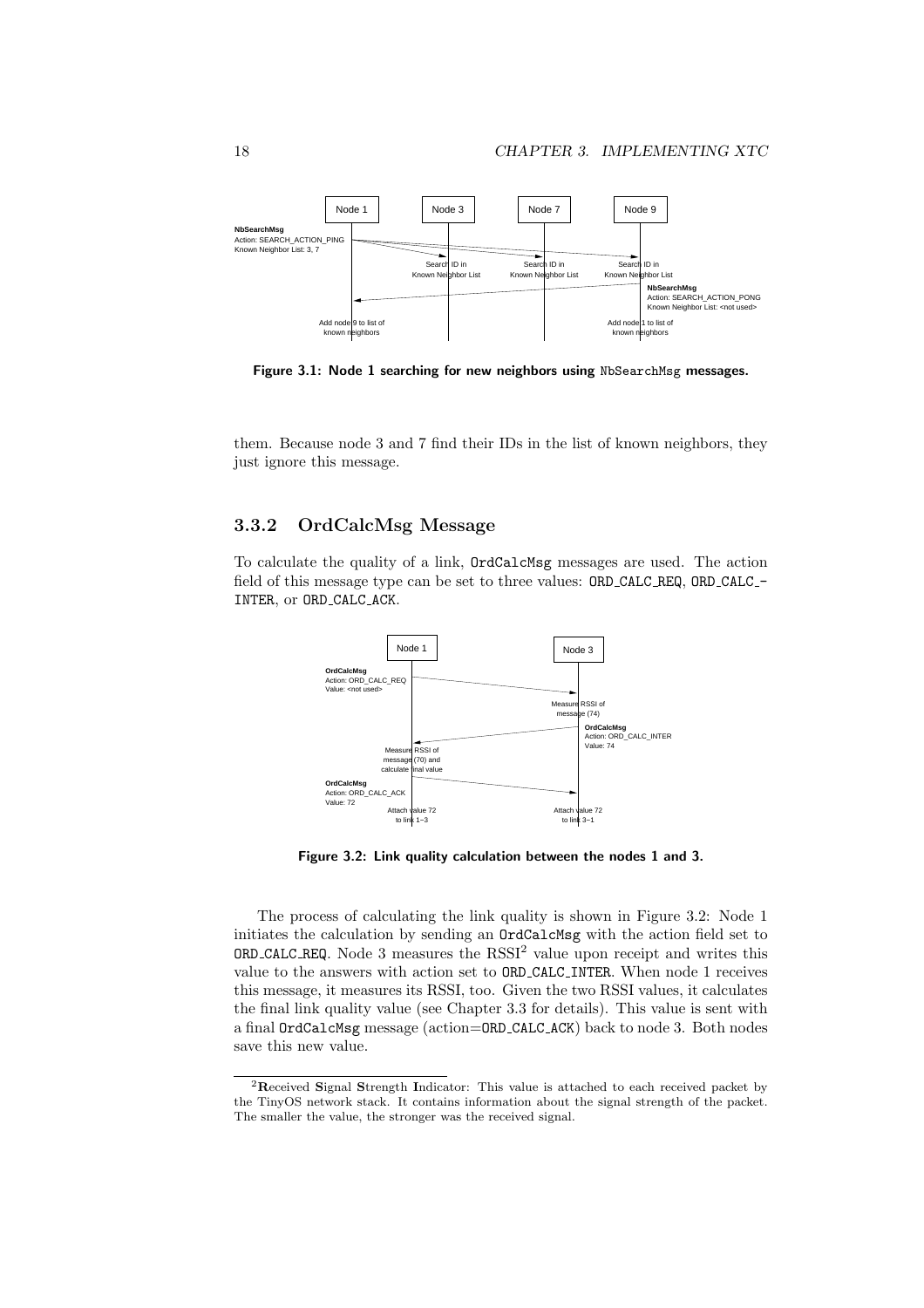#### 3.3.3 OrdReqMsg and OrdSendMsg Messages

The OrdReqMsg and OrdSendMsg messages are used to exchange the orders between neighbors. They both do not contain an action field. A node u sends the request for a part of the order<sup>3</sup> of its neighbor v using an  $Ord$ <sub>Req</sub>Msg. Node v answers to this request with an OrdSendMsg. This message contains — besides the demanded part of the order — the part number and the total number of neighbors of the node. This information is required to correctly reassemble the parts at node u.

#### 3.3.4 OrdChangedMsg Message

Messages of type OrdChangedMsg are broadcasted by nodes after their order has changed. This informs all neighbors that they need to update the order of the sender in their next update cycle. Therefore, all nodes delete the corresponding order in the NeighborOrder module upon receipt an OrdChangedMsg message.

## 3.4 Functionality of the XtcNode Module

#### 3.4.1 State Diagram

Figure 3.3 shows the state diagram of the XtcNode module. The different states are described in the following. For the sake of clarity, the diagram does not show all details and the reactions on most incoming messages — a complete list of how to react on messages is given in Chapter 3.3.

Basically, the state diagram consists of three steps, each representing one step of the XTC algorithm:

1. Updating the PrivateOrder module. This includes searching for new neighbors and reevaluation the quality of existing links if the current value is not up-to-date anymore (i.e. the time stamp is too old).

Corresponding states: STATE SEARCH NEIGHBORS, STATE UPDATE PORD, and STATE PARALLEL WAIT.

2. Updating the NeighborOrder module. In this step, the order of newly found neighbors is requested and collected in the data structure. Additionally, the order of an old neighbor might need to be updated if it was changed. Since a node has to inform its neighbors if its order changes, there is no need to poll all nodes for an update of their orders.

Corresponding states: STATE\_UPDATE\_NORD and STATE\_AWAIT\_NORD\_ACK.

3. Recalculate  $G_{xtc}$  with the new data. This step may be skipped if neither the PrivateOrder nor the NeighborOrder module has changed.

Corresponding state: STATE CALC TOPOLOGY

In the following, we describe all these states in more details.

<sup>3</sup>Orders might be split in multiple parts, see Chapter 3.2.2.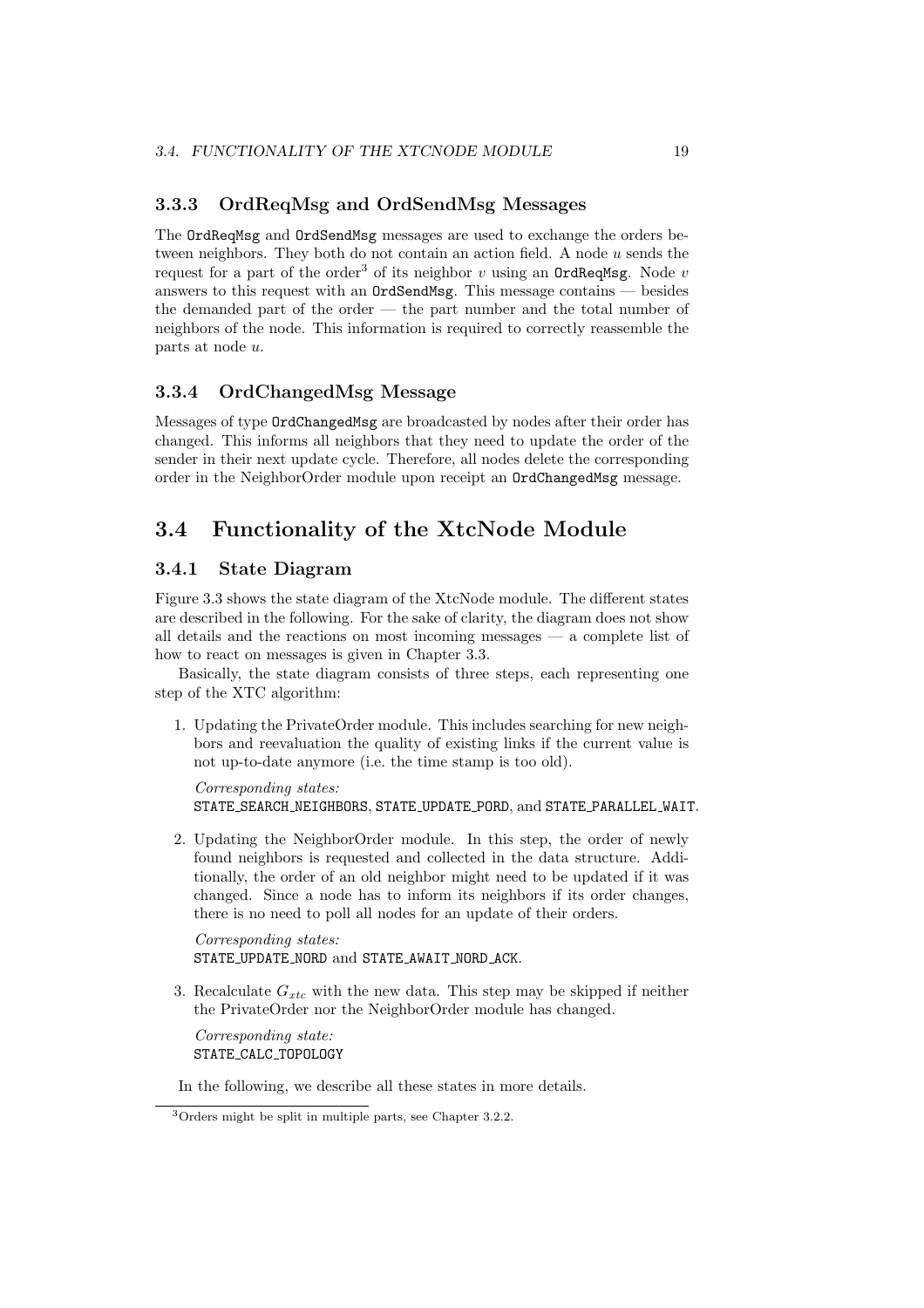

Figure 3.3: The state diagram of the XtcNode module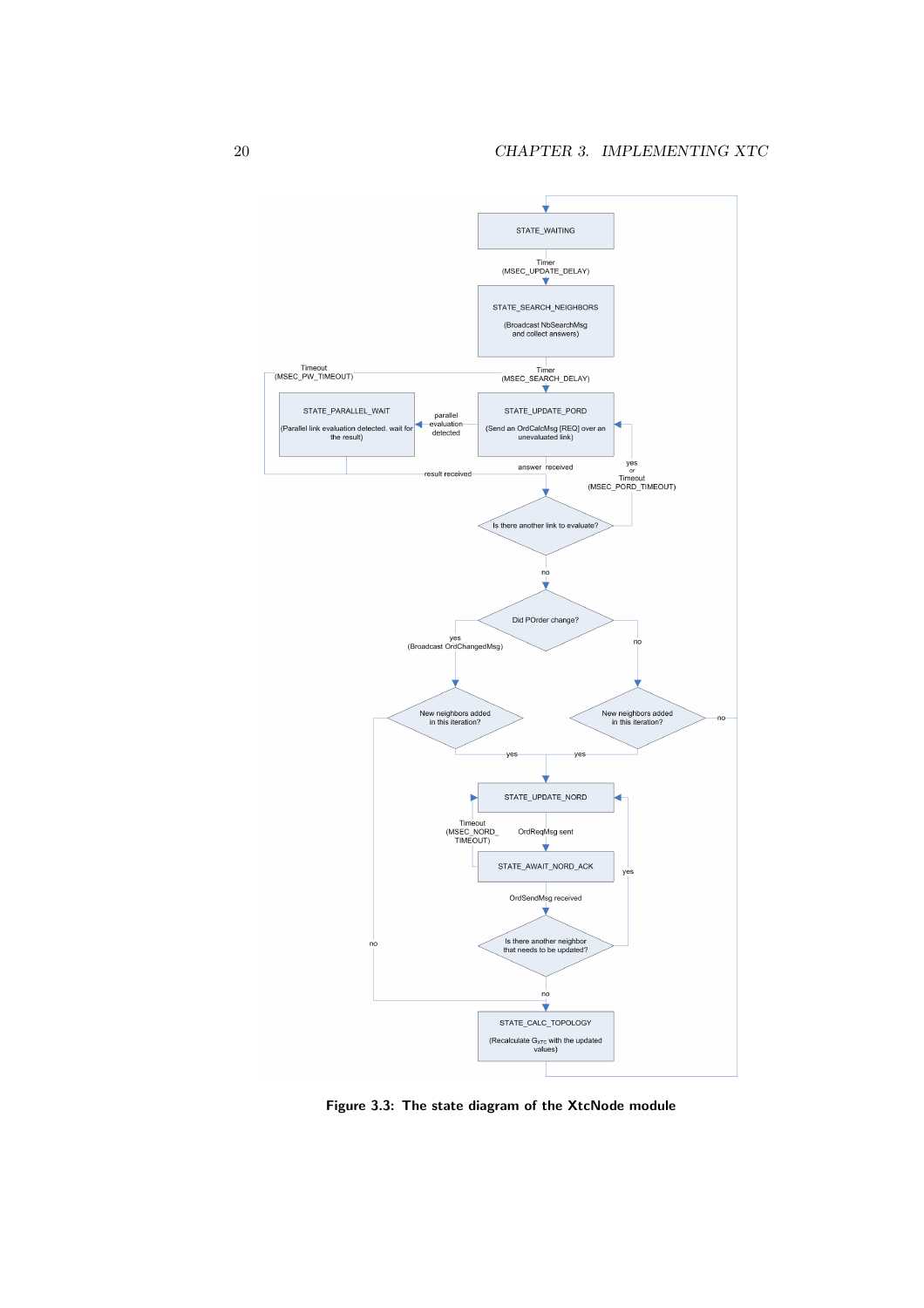#### STATE WAITING

The XtcNode module switches to this state when an algorithm iteration is finished. The module is waiting for a Timer.fired() event to start the next iteration. Even though there is no action initiated before the timer fires, incoming messages are processed and an answer is generated, if appropriate.

#### STATE SEARCH NEIGHBORS

This state represents the first step in each algorithm iteration. Node u broadcasts a NbSearchMsg message (action = SEARCH ACTION PING) containing a list of all known neighbors. If another node  $v$  receives such a message and does not find its own node ID in the list, it answers with a NbSearchMsg message with the action field set to **SEARCH\_ACTION\_PONG**. This informs u that v is a new neighbor (and vice versa). Node  $u$  then waits a certain period of time (defined in MSEC SEARCH DELAY) for new neighbors to answer. After this delay, it proceeds to the next state and new neighbors are rejected until the next iteration of the algorithm.

#### STATE UPDATE PORD and STATE PARALLEL WAIT

As the name suggests, the goal of the STATE UPDATE PORD state is to update the link quality values in the PrivateOrder module. This is done by iterating through all known neighbors. If the value is considered up-to-date<sup>4</sup>, the current link is skipped. Otherwise, an OrdCalcMsg message is sent to the neighbor to start the link quality evaluation. This process is described in Section 3.3.2. If a node fails to react ORD CALC RETRIES times to such a message, this node is considered out of reach and is removed from the PrivateOrder and NeighborOrder modules.



Figure 3.4: Both nodes decide to evaluate a link at the same time. On the left, this results in two different values. This erroneous scenario is resolved by the STATE PARALLEL WAIT state. The scenario at the right shows the correct process when both nodes start the evaluation of the same link at the same time: The request of the node with the smaller ID is ignored and only the other request leads to a new link quality value.

The STATE PARALLEL WAIT state is used only to prevent inconsistencies

<sup>&</sup>lt;sup>4</sup>This happens about 50% of the time: For two connected nodes  $u$  and  $v$ , one of them (say u) starts the quality evaluation. The new value is saved by both nodes with the current time as time stamp. Node  $v$  — most probably in **STATE\_WAITING** — will skip the evaluation of this link in its next update cycle because the time stamp is still up-to-date, i.e. (current time time stamp) < UPDATE INTERVAL.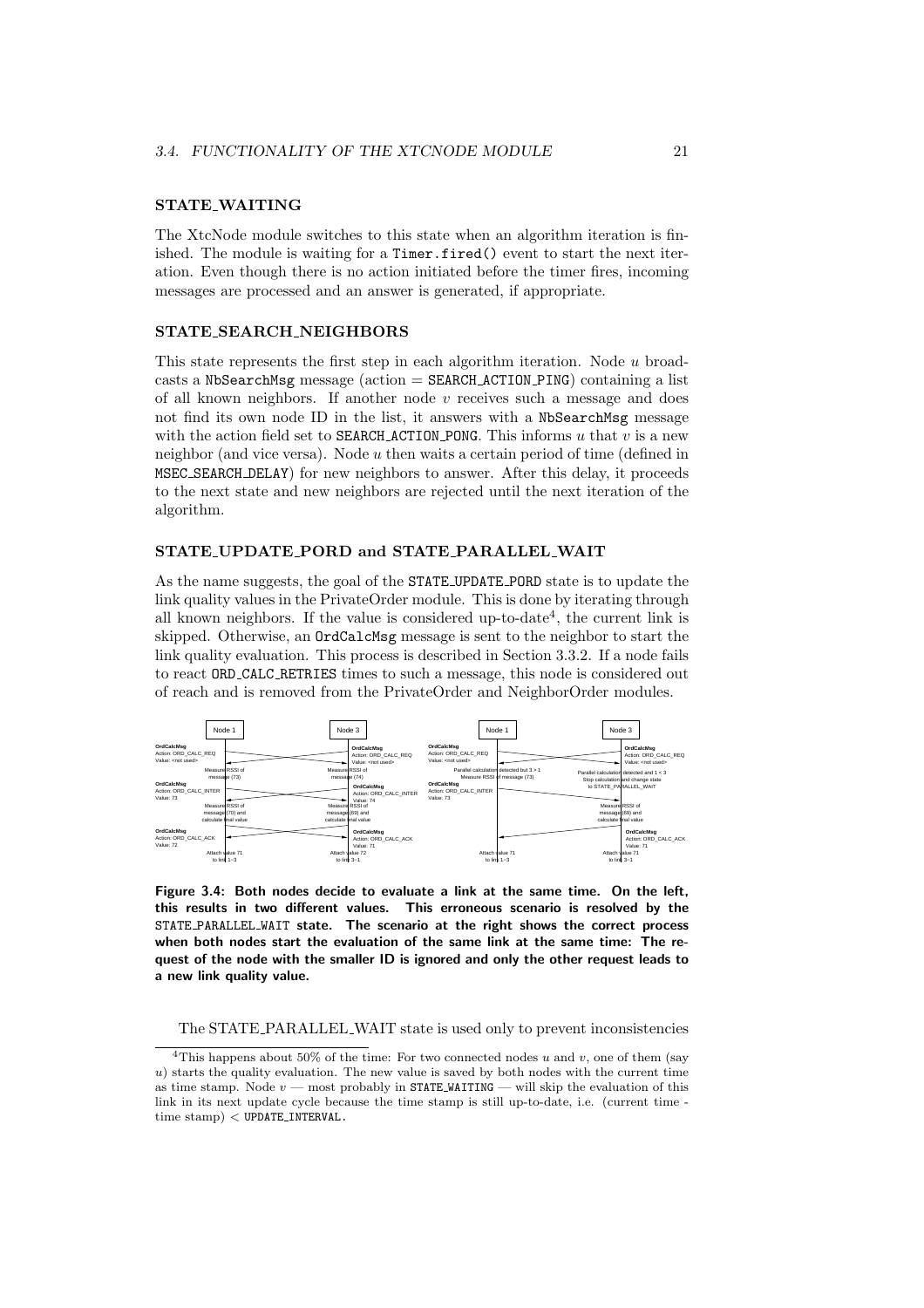in one special case: When both endpoints of a link decide to evaluate the link quality exactly at the same time, the link calculation protocol would run twice in parallel resulting in two (possibly slightly different) values saved at each node (see Figure 3.4 in the middle). This difference could result in a topology graph which is not connected, since multiple links might get multiple values (see Theorem 4.1 in  $[9]$ ).

This special case is prevented as shown in the scenario on the right in Figure 3.4: If a node detects such a parallel link evaluation (i.e. if it receives an initializing OrdCalcMsg message from a node to which it just sent such a message itself), it stops the calculation and switches its state to STATE PARALLEL WAIT if its own node ID is smaller than the ID of the other node. Since both nodes detect the parallel evaluation, it is guaranteed that one of them stops.

While one might think that this scenario will occur very rarely, in practice it happens quite often. A very simple scenario illustrates one possibility of a parallel link evaluation: Three nodes  $u, v$ , and  $w$ , each of them connected with the other two nodes. Nodes u and v are in state STATE\_WAITING and  $w$ is performing an update cycle. Because the order of node  $w$  changes due to a new link value, it sends an OrdChangedMsg message. This message causes its two neighbors to start their update cycle. Since the links  $u-w$  and  $v-w$  are up to date (node  $w$  just updated them), node  $u$  and  $v$  start updating the link  $u$ - $v$ at the same time.

#### STATE UPDATE NORD and STATE AWAIT NORD ACK

Like the STATE UPDATE PORD state, the task of the STATE UPDATE NORD state is to update the data structures required by the XtcNode module. Therefore, a loop iterates over all neighbors. If the order of a neighbor is not available in the NeighborOrder module a request is sent to the corresponding node. Since the order might be too big for one OrdSendMsg message, it is possible that multiple requests for different parts are required until the order of one neighbor is complete.

When the request is sent, the node changes to the **STATE\_AWAIT\_NORD\_ACK** state. It switches back to state STATE UPDATE NORD either when a timeout occurs or when the requested part of the order is received.

#### STATE CALC TOPOLOGY

This is the last step of the algorithm where the XtcNode module (re)calculates  $G_{\text{xtc}}$  using the most up-to-date data. After the calculation, the node switches back to STATE WAITING state.

## 3.5 XTC Interface

Small sensor nodes like the mica2 motes have a big drawback: There is no possibility to display any information directly on the nodes except turning on and off the three LEDs. For displaying and studying the results of the XTC algorithm (and also for debugging during development), three LEDs are not sufficient. Therefore, a special application had to be created. This application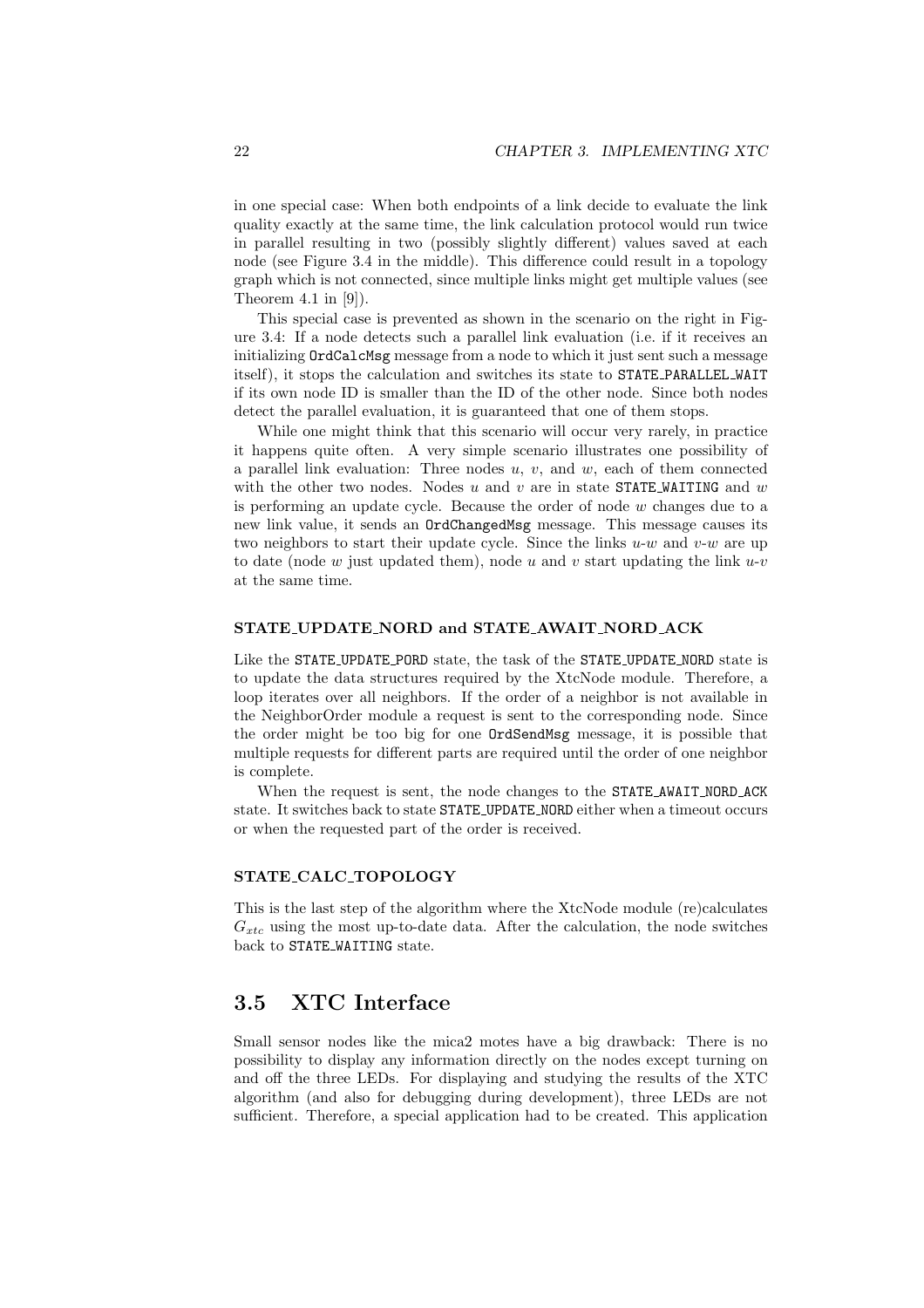called XTC Interface is written in Java since TinyOS provides tools like  $mig<sup>5</sup>$ and the SerialForwarder<sup>6</sup> and because Java offers best compatibility to multiple operating systems.



Figure 3.5: The XTC Interface application displaying the result of the XTC algorithm with five nodes running. The topology graph is drawn in red, the dashed gray lines are deactivated by XTC.

The user interface of XTC Interface is based on the interface of SANS [1], a network simulator for Java applications. It allows moving the nodes using drag and drop. That way, the nodes can be placed equivalent to their position in the real world to allow tracing the XTC algorithm.

XTC Interface automatically searches for nodes running XTC and collects data from them. This is done with two new message types:

- FLOOD MSG messages used to establish the routes for further data acquisition are broadcasted by the XTC Interface. They start a data collection iteration. Each node receiving such a message rebroadcasts it exactly once per iteration. Additionally, the node saves the source of the first FLOOD MSG message in the current iteration. In doing so, the FLOOD MSG messages are used to build a communication tree with the XTC Interface at its root (or more precisely, the gateway to which XTC Interface is connected). This tree is then used to collect the data. It is rebuilt for each data collection iteration.
- Additionally to forward the FLOOD MSG messages, each node sends after a short random delay to prevent a broadcast storm  $[8]$  — a RESULT MSG

 $5<sup>5</sup>$ mig is used to create Java classes out of a message declaration in a nesC header file.

<sup>6</sup>Ethernet gateways like the MIB600 inject packets sent from the connected node into a network. The SerialForwarder reads such packets and acts as packet distributor for other applications.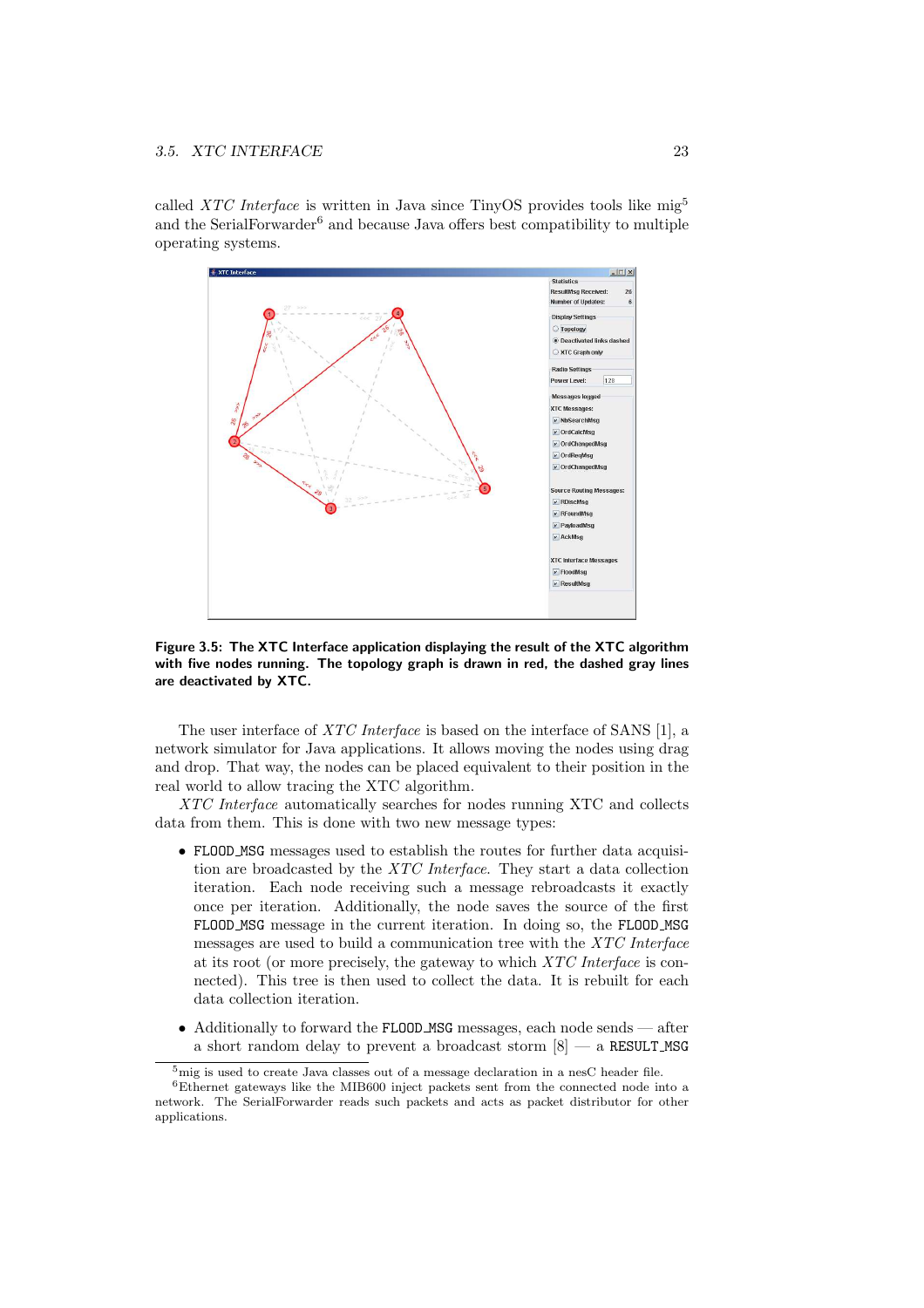message to the source of the first FLOOD MSG message received in this iteration. This message contains the node's current state of the XTC algorithm: A list of all neighbors and the corresponding link quality values of them. Moreover, a flag declaring whether or not this link is part of  $G_{xtc}$  is included. When a node receives such a RESULT MSG message, it forwards the message to the source of the first FLOOD MSG message. In the end, all RESULT\_MSG messages are routed on the tree graph to the XTC Interface.

With the collected RESULT\_MSG messages, *XTC Interface* draws the current state of the complete sensor network. Depending on the settings, either the whole topology,  $G_{xtc}$  with inactive links dashed, or only  $G_{xtc}$  is drawn. If no RESULT MSG message is received from a node in the data collection iteration, the data from the last iteration is used. Since this data might be out of date, old data is drawn with lighter shade of red in XTC Interface. With each iteration, the shade gets nearer to white. This informs the user that this particular data is out of date and might be incorrect. After five iterations without receiving a RESULT MSG message, a node is considered disconnected and is therefore displayed as a "ghost"-node without any links.

Even if a RESULT MSG message is received from every node there may be some inconsistencies in the topology graph (e.g. a link with two different quality values or even a cycle of length three in the topology graph<sup>7</sup>). This is neither due to bugs in the implementation nor a general problem of XTC but because the nodes may send the RESULT MSG message during their update cycle where temporary inconsistencies are possible<sup>8</sup> . Such errors disappear in the next data collection iteration.

The XTC Interface writes a log file containing the messages received. By default, all messages are logged but this can be changed by deselecting the checkboxes corresponding to the different message types used by XTC, the Dynamic Source Routing presented in the next chapter, and the XTC Interface itself. The log file called *logfile.txt* is created in the same directory as the application. At each startup, the log file is cleared by removing old entries.

## 3.6 Link Quality Metrics

The XTC algorithm is based on a very abstract concept of link quality. It is up to the implementation to choose what properties of a link are measured and what metrics are used.

The earliest working version simply used the RSSI value of a message sent over a link. There was no negotiation between two neighbors about a common value but each node saved its own value. This resulted in topology graphs that were not connected. The reason for this lies in the assumption of theorem 4.1 in [9]: Connectivity is only guaranteed on Euclidean Graphs. Therefore, the agreement protocol described in Section 3.4.1 had to be implemented.

<sup>7</sup>Cycles of length three are not possible in the topology graph when using symmetric links (see Theorem 5.2 in [9])

<sup>&</sup>lt;sup>8</sup>Delaying the RESULT\_MSG message until the update cycle is complete does not resolve this problem: Since the update cycles of the nodes do not occur concurrently, the RESULT MSG messages received would not represent a common point in time and could therefore contain inconsistencies, too.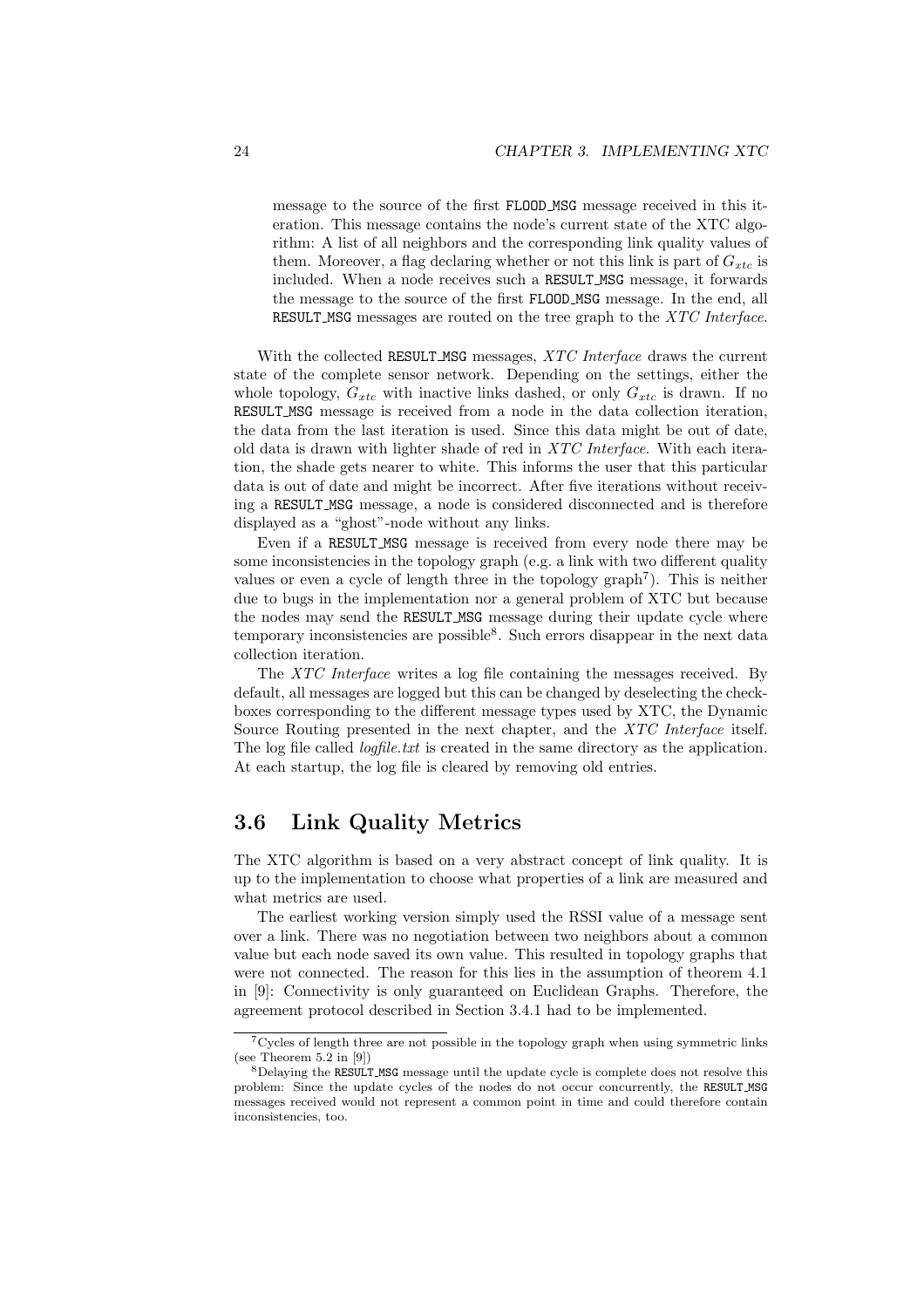The current version of the algorithm supports two different metrics. Both of them are based on the RSSI values of packets sent between two nodes. In both metrics, the node collects two RSSI values, one from its neighbor and one from itself. In the first metrics, these two values are averaged. This makes sense if the assumption is made that the difference between the values arises from the fact that the radio modules at different nodes are not calibrated equally. The second metric available in the implementation takes the maximum of the two values. This approach presumes that the two values differ due to different settings of the neighbors, e.g. different radio power settings.

There are many more possible metrics. However, due to time constraints only the two metrics mentioned above were implemented. Some additional ideas for new metrics are noted in Section 6.2.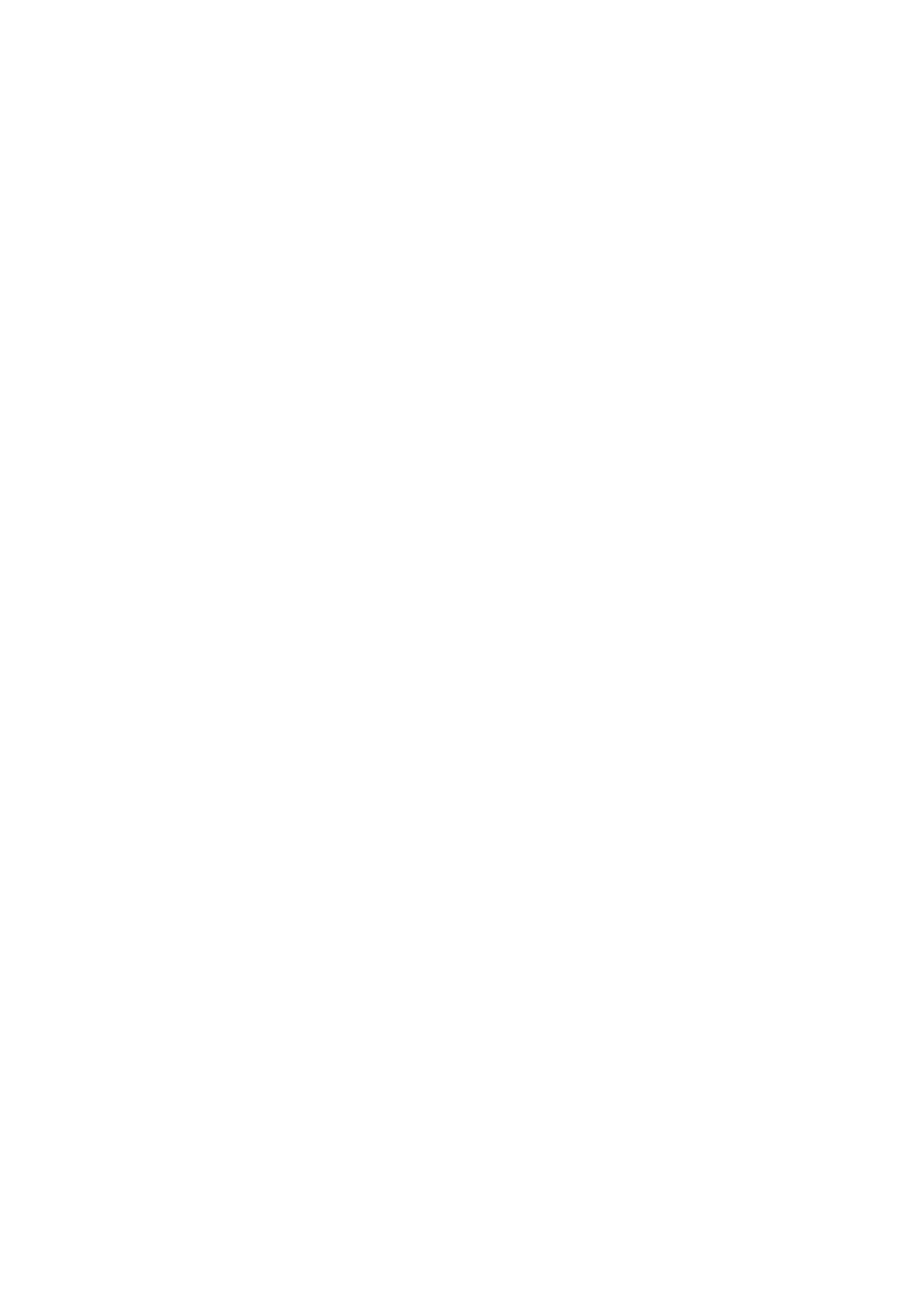## Chapter 4

# Dynamic Source Routing

To illustrate the benefit of the XTC algorithm, a sample application using the XTC graph  $G_{xtc}$  as underlying network topology was implemented. The decision was made to realize a dynamic source routing (DSR) algorithm which is described in this chapter. The comparison between running DSR on  $G_{xtc}$  versus running it on the complete network graph  $G$  is given in Section 5.2.

## 4.1 Algorithm Description

The basic principle of the dynamic source routing algorithm is the following: If a node  $u$  wants to send a message to a node  $v$ , it appends the route between  $u$ and  $v$  to the message. All nodes on this path forward the message according to the given route. This is called the forwarding phase.

There are multiple possibilities for node  $u$  to find a way to  $v$  (the route discovery phase). The implementation realized in this thesis uses a controlled flooding: Node u broadcasts a route discovery message containing the node ID of the destination and a TTL<sup>1</sup>. Each node receiving such a message forwards it once. Before forwarding the message, nodes attach their own ID to the route discovery message and decrement the TTL field. Once the TTL reaches 0, the message is not forwarded anymore. When the destination  $v$  receives such a route discovery message, the message contains the path between  $u$  and  $v$  because each node that forwarded the message attached its ID. Node  $v$  now replies with a route found message containing the complete path from  $u$  to  $v$ .

The TTL is used to prevent the flooding of the whole network even though the destination might be very close to the source of the message. With a small TTL only short paths are searched. If no route is found (i.e. no route found message is received at the source after a certain amount of time) the source increases the TTL and restarts the route discovery.

There are countless possible tweaks to increase the performance of dynamic source routing. Approaches include caching of routes for a certain amount of time (or until the route fails), using local search to repair broken routes and multiple variations of how acknowledgement messages are used (or even use an implicit acknowledgement). However, only the basic algorithm described above is implemented as part of this thesis.

<sup>&</sup>lt;sup>1</sup>Time to live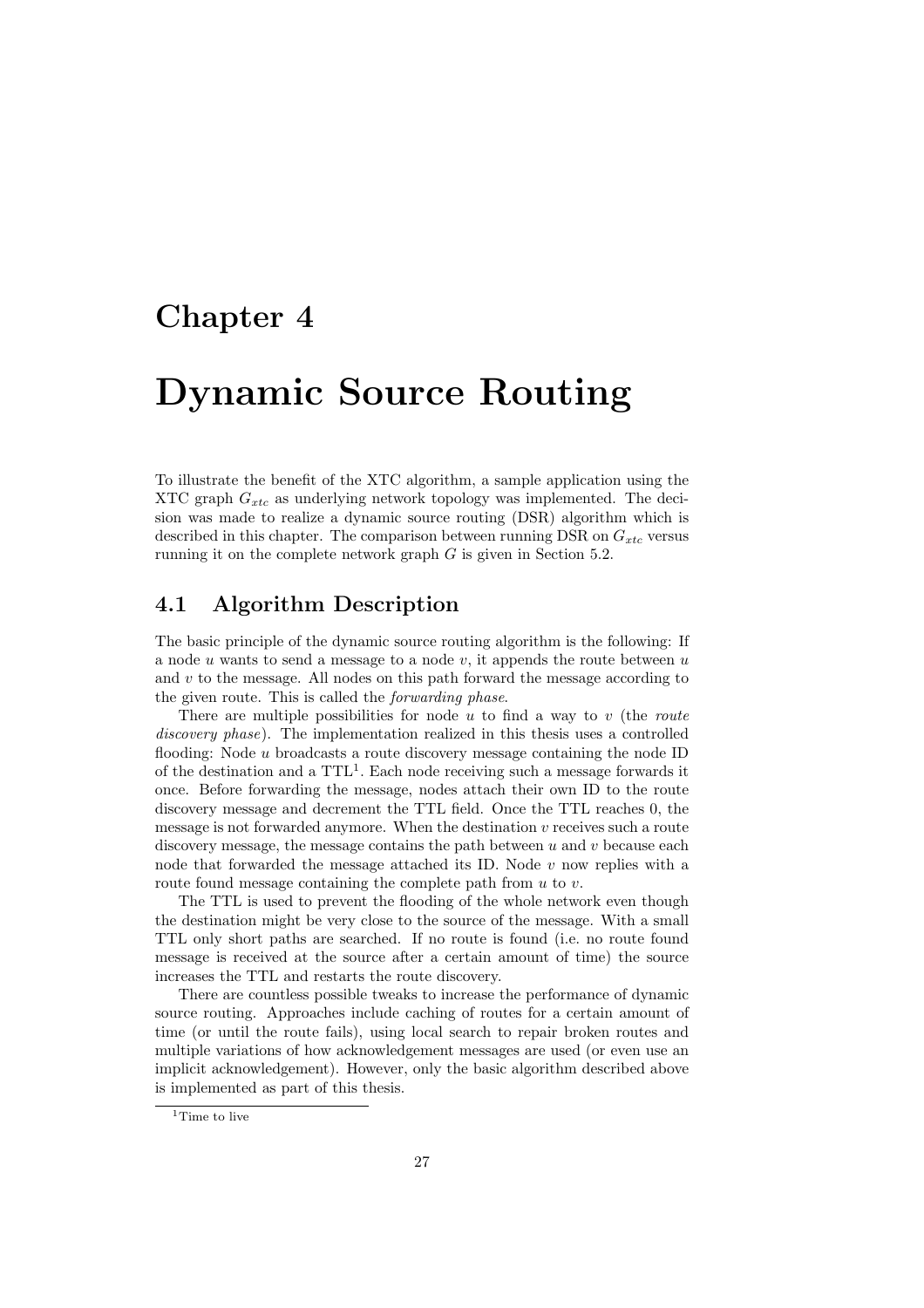## 4.2 Implementation

The DSR implementation uses four types of messages:

- RDiscMsg messages are used during the route discovery phase. Besides the source and the destination of the inquired route, this message contains — as mentioned in Section 4.1 — a TTL field. Because each node only forwards such a RDiscMsg message at most once, it must also contain a unique identifier. The identifier consists of the ID of the node at the start of the route together with a counter which is incremented each time this node starts a new route discovery. That way, a node only forwards a RDiscMsg message if its counter is bigger than the counter of the last forwarded message with the same route source. The last field of RDiscMsg messages contains a list with the current route of the message. Each node that forwards the message appends its own ID at the end of this list.
- RFoundMsg messages are sent to the source of a route discovery when a RDiscMsg message arrives at the destination of the route. It contains the same fields as the RDiscMsg message, except for the missing TTL. On recept of a RFoundMsg message, it forwards the message according to the route contained in the message — there is no need to broadcast RFoundMsg messages.
- PayloadMsg messages contain the payload data the source wants to send to the destination. Besides the data, it contains the route which was discovered earlier. It also contains the counter used in the RDiscMsg and RFoundMsg messages. The counter might seem unnecessary, but it is later required for the AckMsg message (see below) to specify which transaction was successfully completed.
- AckMsg messages are sent from the route destination to the source after the PayloadMsg message was received. Since it is possible that a route breaks after the RFoundMsg message was sent back to the source, a PayloadMsg may get lost. Therefore, the source will restart the route discovery phase if no AckMsg message is received after a certain time. The AckMsg message contains the same fields as the RFoundMsg message: source and destination including the route in-between and the counter. This implementation additionally includes two fields called  $rssiAvg$  and  $rssiMax$ . These fields are not used for the DSR algorithm but for collecting data as described in Section 4.3.

Due to the limited size of 29 bytes per packet, two restrictions were made in the implementation: Only node IDs up to 255 are supported and the maximum route length is 8 hops (not including the source and destination). Theoretically, every node ID is 16 bits wide. However since a PayloadMsg message must contain the whole route and additionally leave some space for the actual payload data, only 8 bits are used per node on the route. With a maximum route length set to 8 (declared in the MAX ROUTE LENGTH constant in the file SourceRoutingMsg.h), this allows only 16 bytes of real payload data. Longer routes or more bits per node ID would reduce this value even more.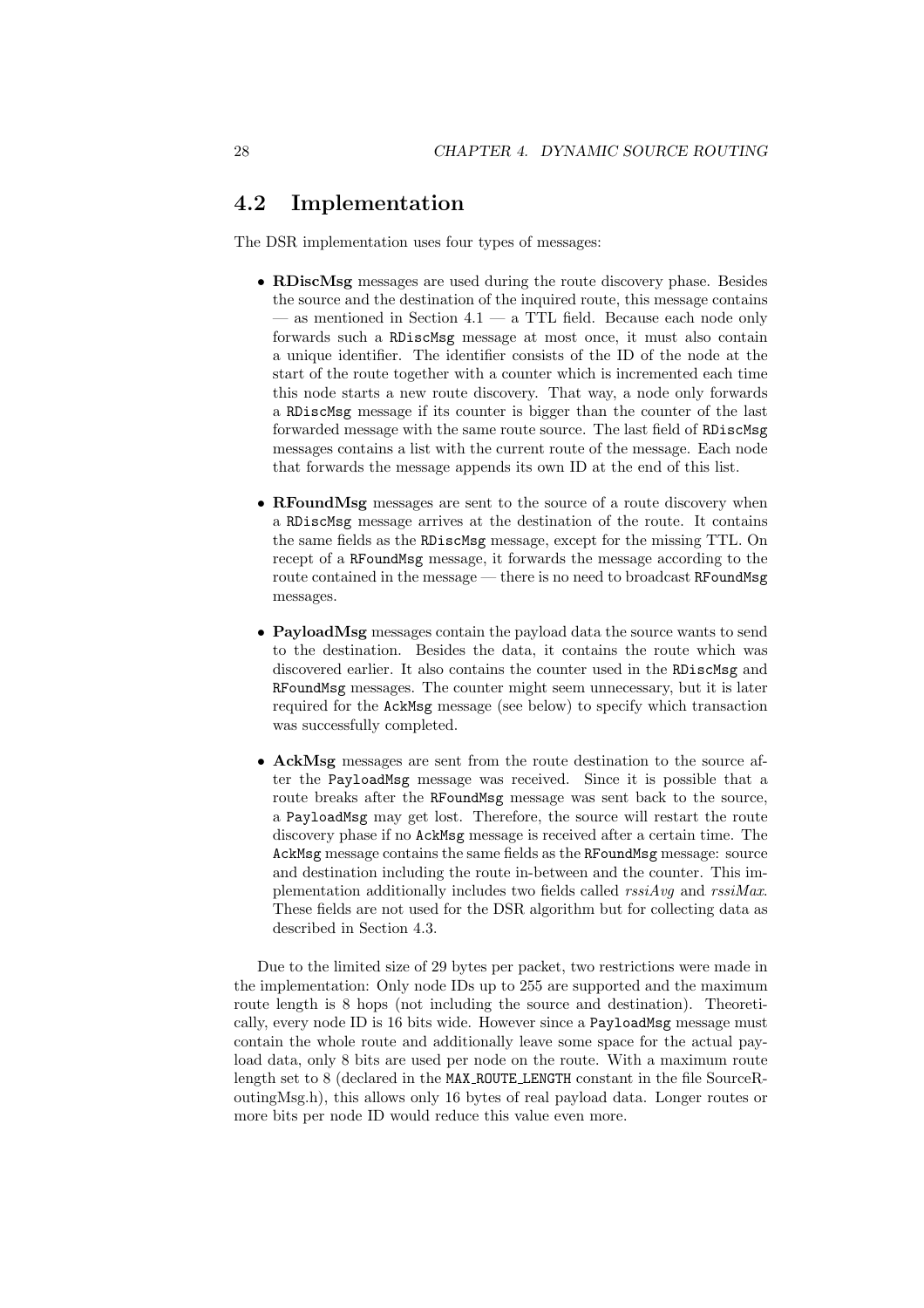## 4.3 Data Logging

The DSR algorithm was implemented to illustrate the effect of using XTC and topology control in general. Therefore, logging of data is very important. The acquired data is written to the EEPROM. That way, the sensor nodes can be turned off without losing data. Turning off the nodes may be required since the data collection protocol does not support multi-hop routing: The PC queries (through a gateway node, see Section 5.2.1) one node after the other for all of its logger entries. If a node is out of reach of the gateway node, no data is received.

| Marker | stination | Retries | <b>RSSI</b><br>avg | <b>RSSI</b><br>max. | Route<br>Lenath | Hop | Hop | . | Hop 8 | cemntv | Marke <sub>r</sub> |
|--------|-----------|---------|--------------------|---------------------|-----------------|-----|-----|---|-------|--------|--------------------|
|        |           |         |                    |                     |                 |     |     |   |       |        |                    |

#### Figure 4.1: The structure of one EEPROM line representing one logger entry, i.e. one route.

The structure of the collected data inside the EEPROM is straightforward: Each line (16 bytes) corresponds to one route. Figure 4.1 shows what information is stored inside one page. The first and the last byte of each page contain a marker. These bytes mark the corresponding page as a legal logger entry. Byte one contains the destination of the route — there is no need to save the source of the route, since the source corresponds to the node writing the logger entry. Byte two represents the number of retries before the process was successfully completed, i.e. the route was found, a payload packet was transmitted, and an AckMsg message was received by the source. The average RSSI value on the route is written to byte three. This value is accumulated inside the data field of PayloadMsg messages. Since there is no real payload sent during this experiment, this action is completely acceptable. In the AckMsg message, the average and maximum RSSI values are sent back to the source. The remaining bytes of the EEPROM page contain the route: Byte four specifies the length of the route, bytes five to thirteen the IDs of the nodes between source and destination. Byte fourteen is not used.

The Java tool which collects the logger entries of all nodes produces output like the following:

```
...
Message from 1 to 4:
Route: 1 - > 4 (length=0)
Number of retries: 0
Average RSSI: 24
Maximum RSSI: 24
Message from 1 to 3:
Route: 1 \rightarrow 4 \rightarrow 3 (length=1)
Number of retries: 1
Average RSSI: 28
Maximum RSSI: 32
Final statistics for node 1:
Total routes: 104
```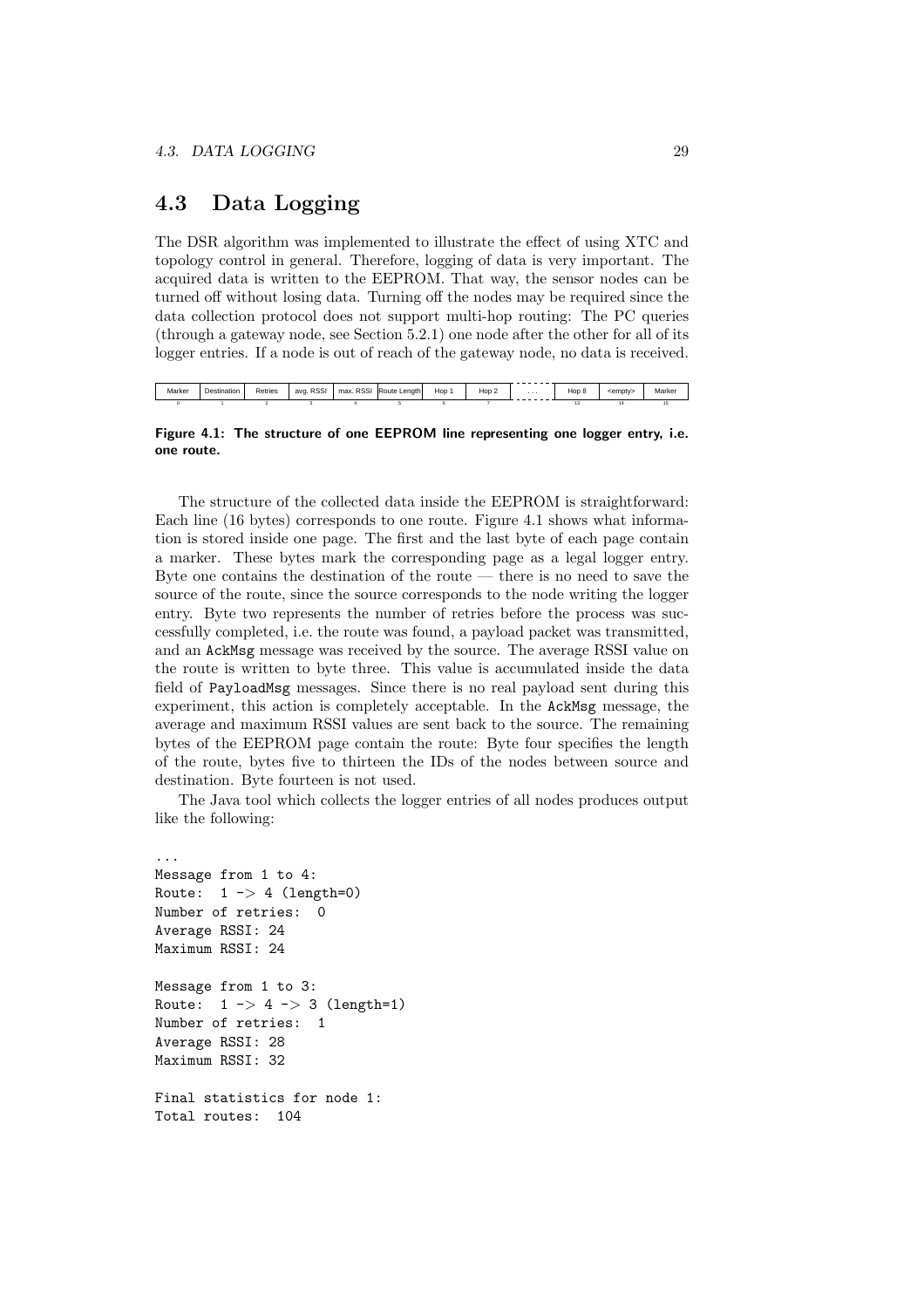Average route length: 1.83 Maximum route length: 5 Average RSSI: 27 Maximum RSSI: 45 ...

The information contained in this output is compiled into the table shown in Chapter 5.2.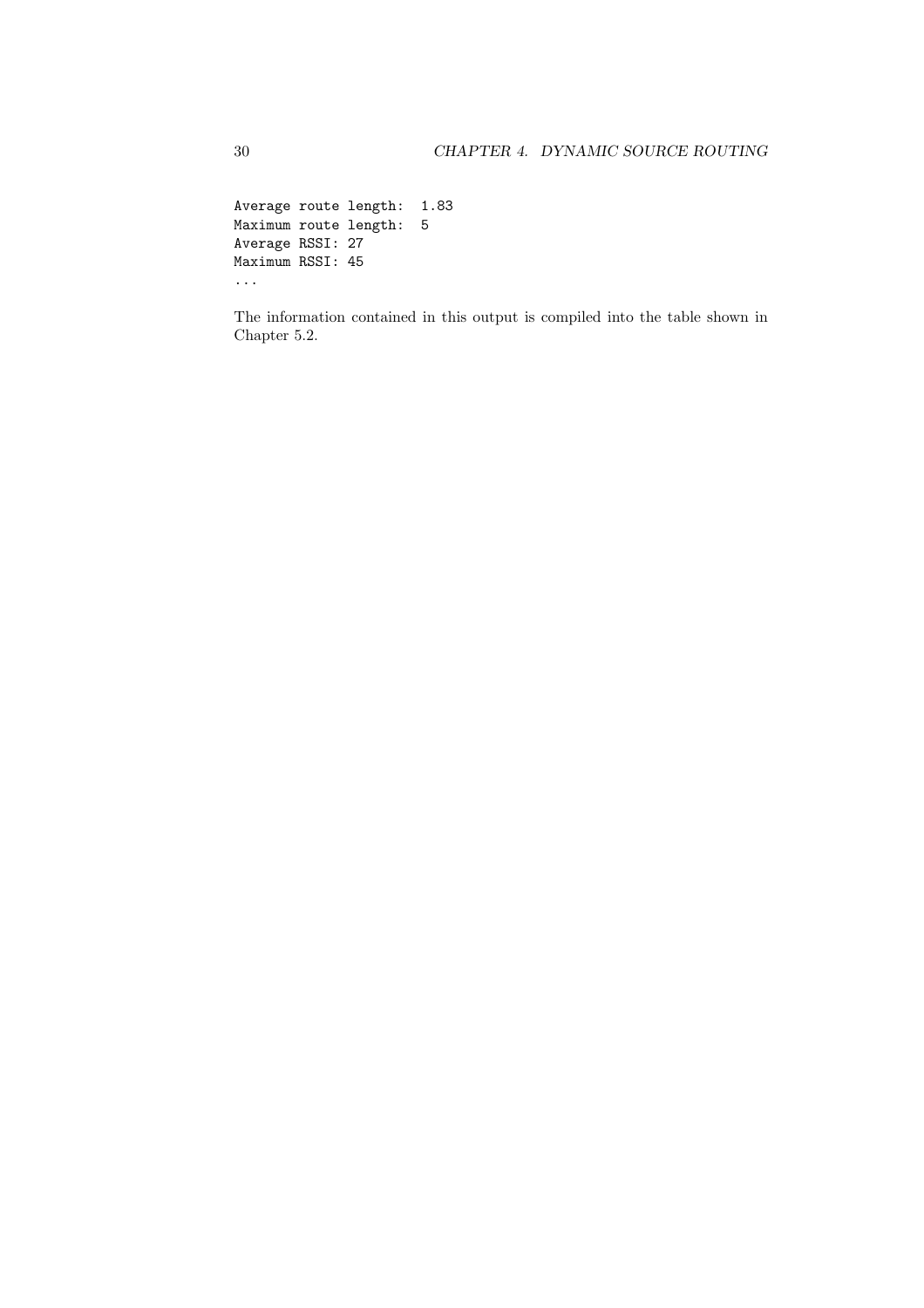## Chapter 5

# Performance Evaluation

## 5.1 XTC in a Building

To evaluate the performance of the implementation of the XTC algorithm, it was tested in a real environment. The setup of this experiment and the results including their interpretation are presented in this chapter. The detailed pictures of this test can be found in Appendix A.

#### 5.1.1 Test Setup

The twelve nodes were placed on the floor of an office building according to the map shown in Figure A.1 in the appendix. Those nodes form the network graph G. At the border of  $G$  — in the upper right corner of the map — a gateway node was added. This node connects the sensor network to the XTC Interface which was used to display the results. The gateway node does not appear in the XTC Interface. It is only used to inject packets into the network and to read messages from the network.

All nodes were sending at a power level set to 128. As link quality metrics, the average between the two measured RSSI values was used (see Section 3.6).

#### 5.1.2 Results

During the experiment, node 6 showed strange behavior. This was probably due to low batteries which resulted in a high packet loss and therefore outdated data at this node. Because of that, it was turned off and appears greyed out in the picture. The other eleven nodes did not show such a behavior.

The left image in Figure 5.1 depicts the network topology  $G$  of the twelve nodes. At the right, the topology graph  $G_{xtc}$  produced by the XTC algorithm is displayed. As it can be seen, XTC was able to drastically reduce the number of links in G while preserving connectivity. However, when comparing  $G_{xtc}$  to the map shown in Figure A.1, one might expect that long links like the one between node 1 and node 8 should be removed. But since the measured RSSI value for this link was very low (i.e. the message was received with a high power level), this link was included in  $G_{xtc}$ .

The result of this experiment is — besides the awareness that the implementation works correctly — that the RSSI basis for the link quality metric is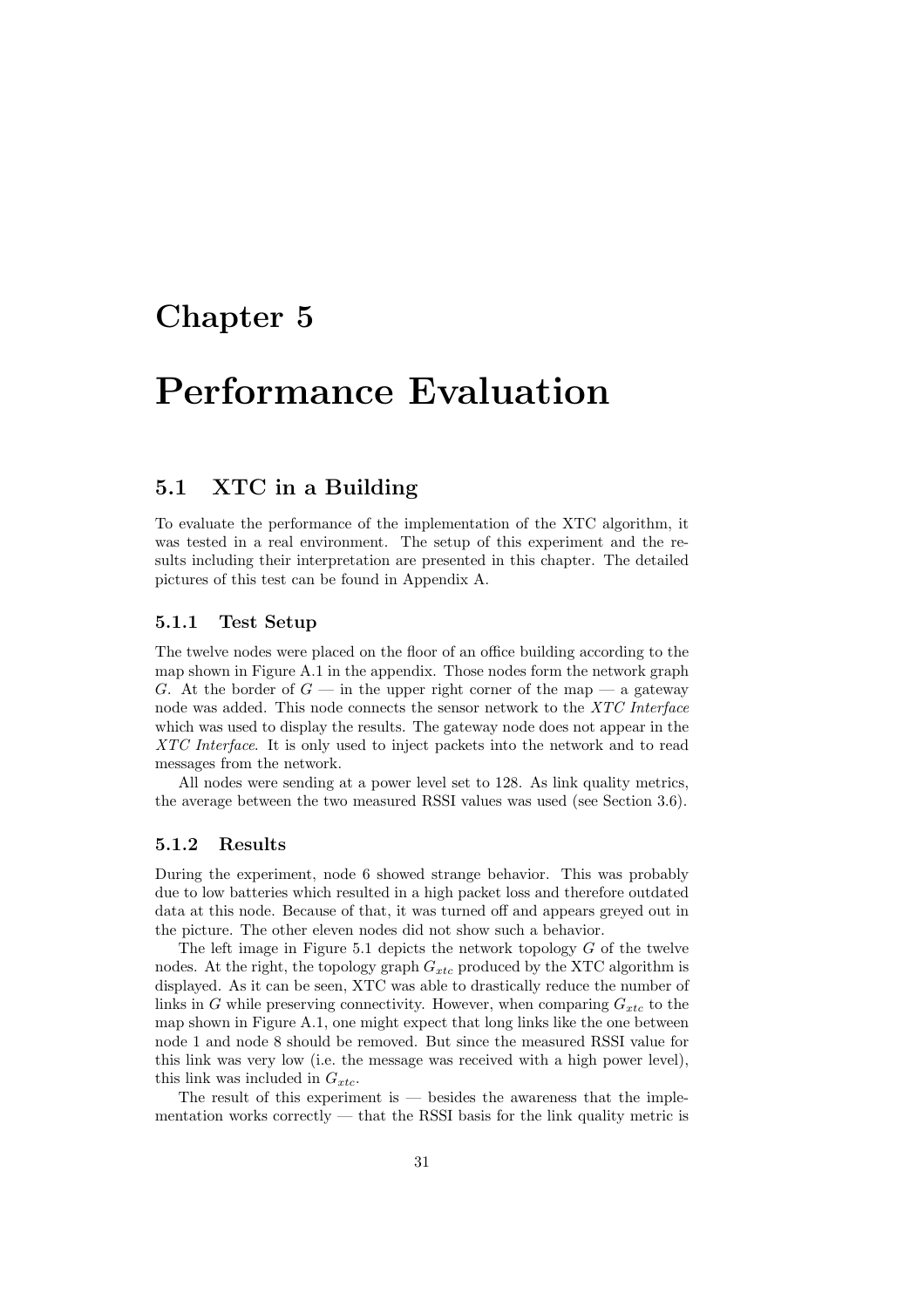

Figure 5.1: The network graph  $G$  (left) and the new topology created by the XTC algorithm (right).

not suitable in the way it is currently implemented.  $G_{\text{r}tc}$  changed very often by adding new link and removing other ones. A collection of four different topology graphs is shown in Figure A.2. The reason for this is that the measured RSSI value varied strongly. This lead to frequent changes of the orders at the nodes which resulted in continuous changes in  $G_{xtc}$ .

### 5.2 Dynamic Source Routing Results

#### 5.2.1 Test Setup

The nodes were placed at the same positions as described in Section 5.1.1. Likewise, the same parameters were used for the XTC algorithm: A power level of 128 and the average of the two RSSI values as link quality metric.

Two separate experiments were performed: In the first experiment, the DSR algorithm was run on top of the XTC algorithm, i.e. it was only allowed to use the links of  $G_{xtc}$ . In the second experiment, the DSR algorithm was directly run on the network topology without using XTC.

In both experiments, the DSR algorithm performes equivalently: A node randomly selects a destination<sup>1</sup> and starts the route discovery phase. If a route is found, a payload message is sent to the source. After the acknowledgement is received, an EEPROM entry is written. If no acknowledgement is received within a certain period of time, there are up to two retries to retransmit the payload package over the known route. When the result is negative, a new route to the destination is searched. If this process failes three times — a total of nine failed attempts to reach the destination — the destination is considered unreachable. Such an unavailable route search was saved in the EEPROM, too.

After one iteration of the DSR algorithm, the node idled a random time between 0.5 and 4 seconds. After that period, it selected a new random destination and restarted the route discovery phase.

The setup for both experiments was very similar: The nodes were placed and turned on. In the first few minutes, the nodes were running only the XTC algorithm (Experiment 1) or sleeping (Experiment 2). This enabled the XTC

<sup>&</sup>lt;sup>1</sup>The total number of nodes  $-12$  in this experiment — was given at compile time.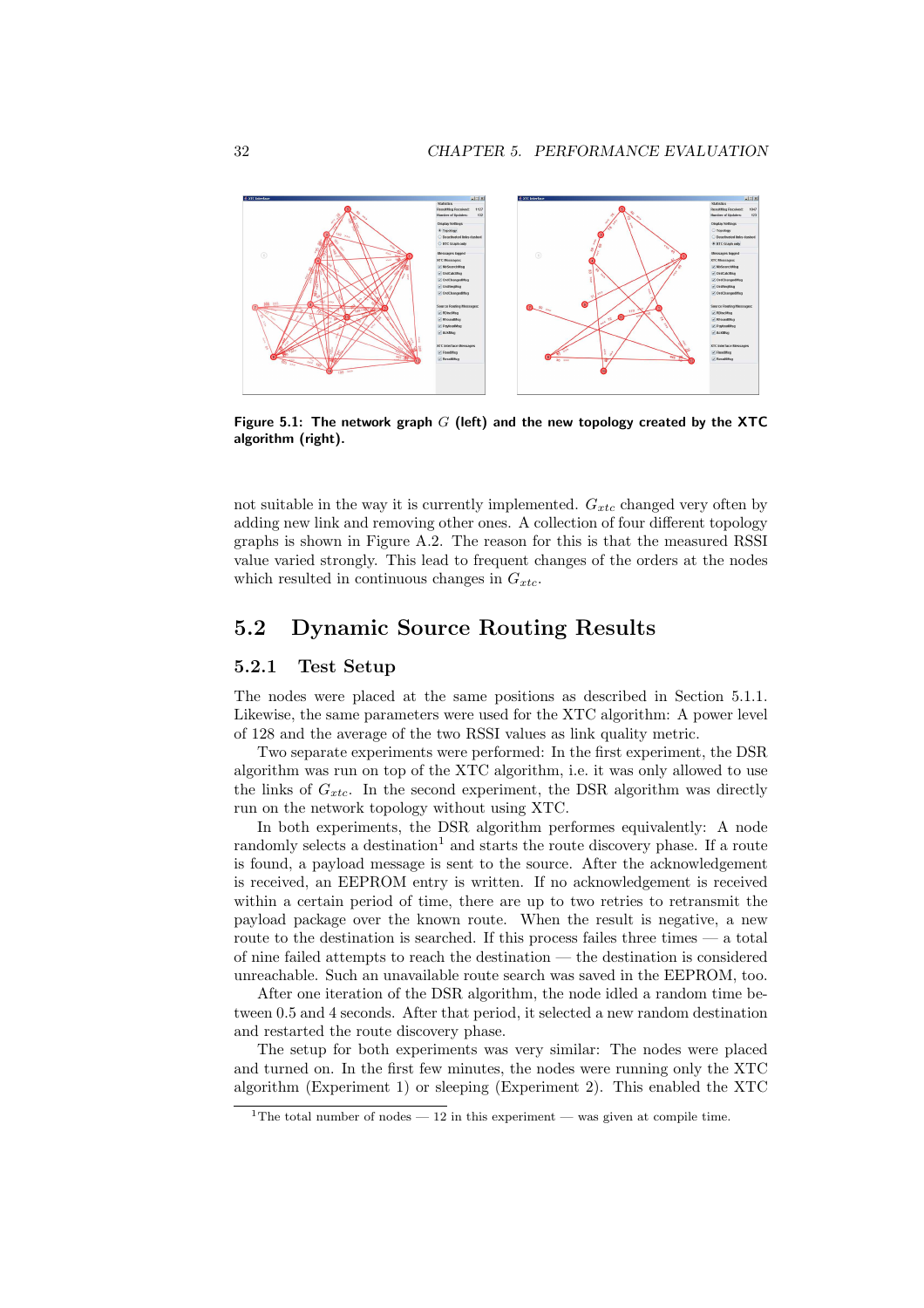algorithm to build a (more or less) stable topology. After that, the dynamic source routing algorithm was started with a flooding message from the gateway node (see Figure A.1). After five minutes, the DSR algorithm (including XTC in the first experiment) was stopped using another flooding message. Finally, the data logged in the EEPROM was collected.

#### 5.2.2 Results

In both experiments, a small number of nodes did not produce useful results and sometimes not even data at all. In Experiment 1, the results of node 4, 9, and 11 could not be read due to problems with the SerialForwarder. In Experiment 2, node 4 and 12 did not find any route, i.e. there were about 40 entries reporting a failed route search. The reason for this remains unknown, especially because other nodes could successfully route to these nodes and therefore they were able to communicate with the rest of the network and were not disconnected.

The results of the remaining nodes were very similar within the same experiment. The following table shows the results of node 6. It was one of the nodes that provided useful results in both experiments and it is therefore suitable for a direct comparison.

|                                     | Experiment 1 | Experiment 2 |
|-------------------------------------|--------------|--------------|
| Total number of route discoveries:  | 45           | 49           |
| Number of failed route discoveries: | 11 $(24%)$   | $3(6\%)$     |
| Average route length:               | $2.18$ hops  | $1.26$ hops  |
| Average RSSI per hop:               | 82.8         | 133.1        |
| Maximum route length:               | 4 hops       | 3 hops       |

It is important to note that the amount of data collected is probably not big enough for significant conclusions. Additionally, due to the fact that the RSSI is not a reliable metric in the form it is used now (see Section 5.1.2), it will be difficult if not impossible to reproduce these measurements. However, since all nodes produced similar data, some interesting observations can be made:

- The number of failed route discoveries increases when using  $G_{xtc}$  as an underlying network topology. This is most probably due to the fact that  $G_{xtc}$  is not very stable for a long period of time. When one link is removed from  $G_{xtc}$ , all routes containing this link are broken in the first experiment. Since four messages on each link of a route are required for a successful data transmission, an instable topology graph significantly reduces the number of succeeded transfers. This effect could be reduced by using more stable link quality metrics.
- The average route length increases when routing on  $G_{xtc}$ . Since  $G_{xtc}$  is a subgraph of the complete network topology, this result is no surprise.
- The average RSSI per hop was improved by using XTC. Informally speaking, this means that better links were taken in the routes found in the first experiment. This is a strength of the approach taken in this experiment: Links with a high RSSI value (i.e. bad links) are removed from the topology. In doing so, the route length increases, but should be more stable.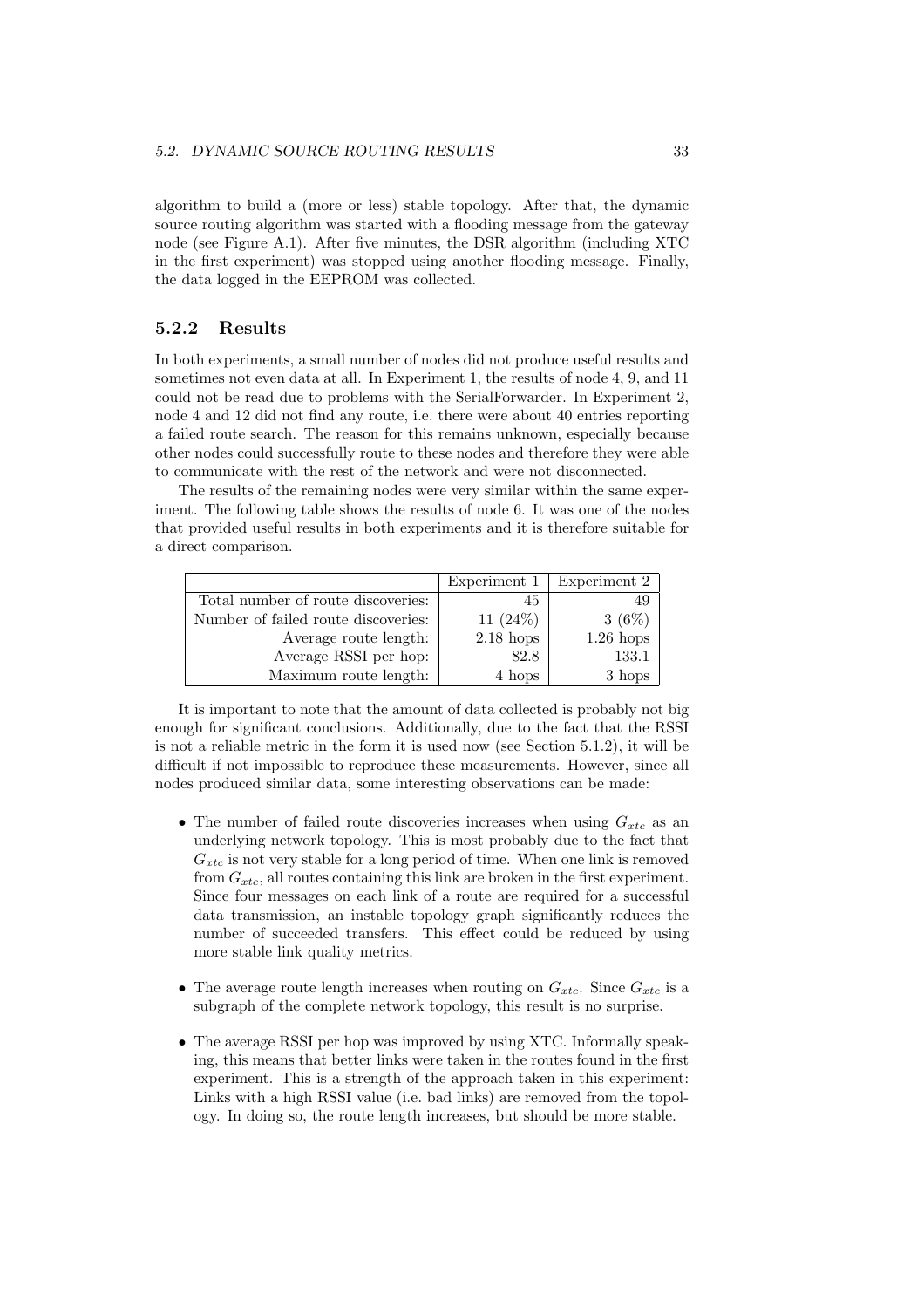Summing up the results, the two experiments confirmed our expectations that the average route length increases while the average RSSI per hop decreases. Unfortunately, the effect of using stable routes was nullified by the instability of  $G_{xtc}$ . The number of failed route discoveries should reduce by using only a subset of the network topology containing only "strong" links.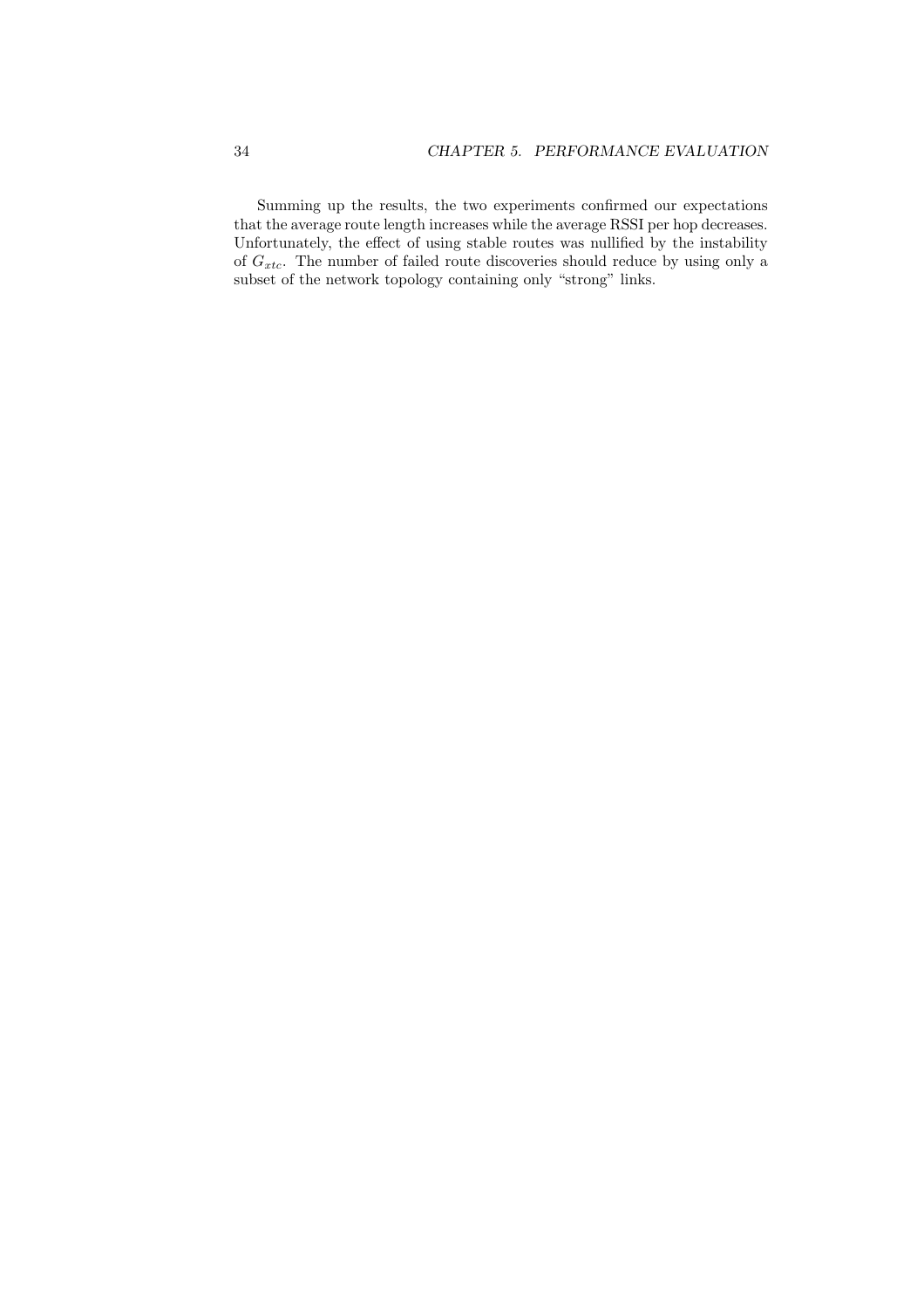## Chapter 6

# Conclusion

## 6.1 The Program

The experiments have shown that the implementation of the XTC algorithm works correctly in a real environment with random packet loss. The application is able to dynamically adapt to changes of the underlying network topology. Additionally, the XTC Interface application displays the results of the algorithm on a PC.

## 6.2 Open Problems and Possible Extensions

During the work on this diploma thesis, many ideas for extension were proposed. While a lot of them were directly implemented, some of them had to be postponed to later projects due to time constraints. Additionally, the experiments have shown that some aspects were not perfectly solved in the current version of the implementation. These extensions and problems are presented in the following sections.

#### 6.2.1 Link Quality Metrics

Using RSSI as link quality metric as it is done now is not sufficient as the experiments have shown — at least for indoor scenarios. Since the RSSI measurements strongly vary without changing the setup of the nodes, further action has to be taken. Possibilities include:

- Average the RSSI over multiple packets. For example, the RSSI of each incoming packet could be saved in a circular buffer. Instead of using OrdCalcMsg messages, an average of these values could be used.
- Create RSSI groups, each covering a range of the specturm of possible RSSI values. Two values are then considered equivalent if they are in the same group. Thereby, a variation of the measured RSSI values between the limits of its group would not affect the final link quality. This approach could be extended in a way that the RSSI group is only changed if multiple consequent measurements lie outside of the current group.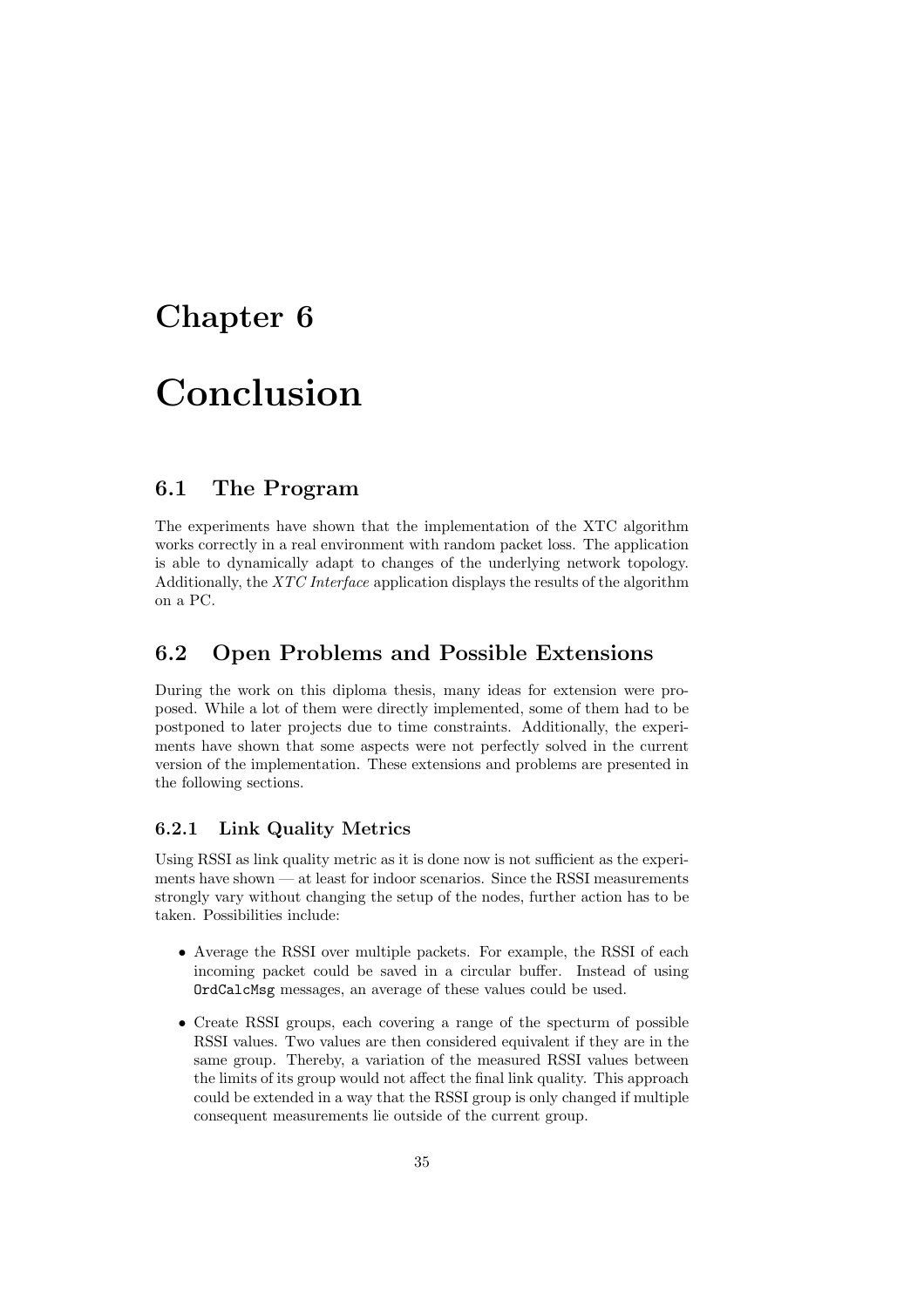- Use of the RSSI value together with other parameters like the error rate or the delay of a link. That way, variations of the RSSI would be compensated by the other factors.
- Evaluate the link quality as it is done now, but improve the quality value for links which are currently part of  $G_{xtc}$ . In doing so, existing links would be preferred to other links with a similar quality value which are not part of  $G_{xtc}$ , reducing frequent changes in the result. Using the approach of artificially adjusting the link quality after the RSSI measurement, other features could be implemented. For example, a node with a high degree in  $G_{\text{xtc}}$  could lower the measured quality to prevent increasing its degree even more.

#### 6.2.2 Packet Loss and High-Degree Networks

While the current implementation work flawlessly in networks where the degree of each node is limited to about ten, there are some issues when a node has a higher degree:

- When a node with high degree broadcasts an OrdChangedMsg message, it is  $_{\rm possible}-$  depending on the state of its neighbors  $-$  that it gets flooded with requests by its neighborhood. This leads to high packet loss and delays which probably result in temporary inconsistencies in the resulting topology graph.
- In the current implementation, OrdChangedMsg messages are only broadcasted, but not acknowledged. If such a message is lost or not received by a node, one or more nodes do not request the updated order of the node that changed. This may result in inconsistencies until this node sends another OrdChangedMsg. This problem could be solved by attaching a version number to each order. A node could then ask its neighbors for the current version number of their order on a regular basis.
- A node with a high degree has to partition its order into multiple parts due to the limited size of radio messages. In the current implementation, there are some problems with the retransmission and reconstruction of fragmented orders if certain packets are lost. In the worst case, these issues can completely block a node by switching to an illegal state with no possibility to recover with the exception of a manual reboot. These scenarios must be considered in more detail and the implementation needs to be adjusted to correctly handle them. The most elegant solution would be to create a separate network message layer which allows sending bigger packets by automatically splitting, transmitting, and reconstructing them.

### 6.2.3 Miscellaneous

Besides the points already mentioned, there are some smaller features that could be added:

• When the order of a node changes, this does not necessarily affect all its neighbors. For example, when the order of node u changes from  $r < s < t$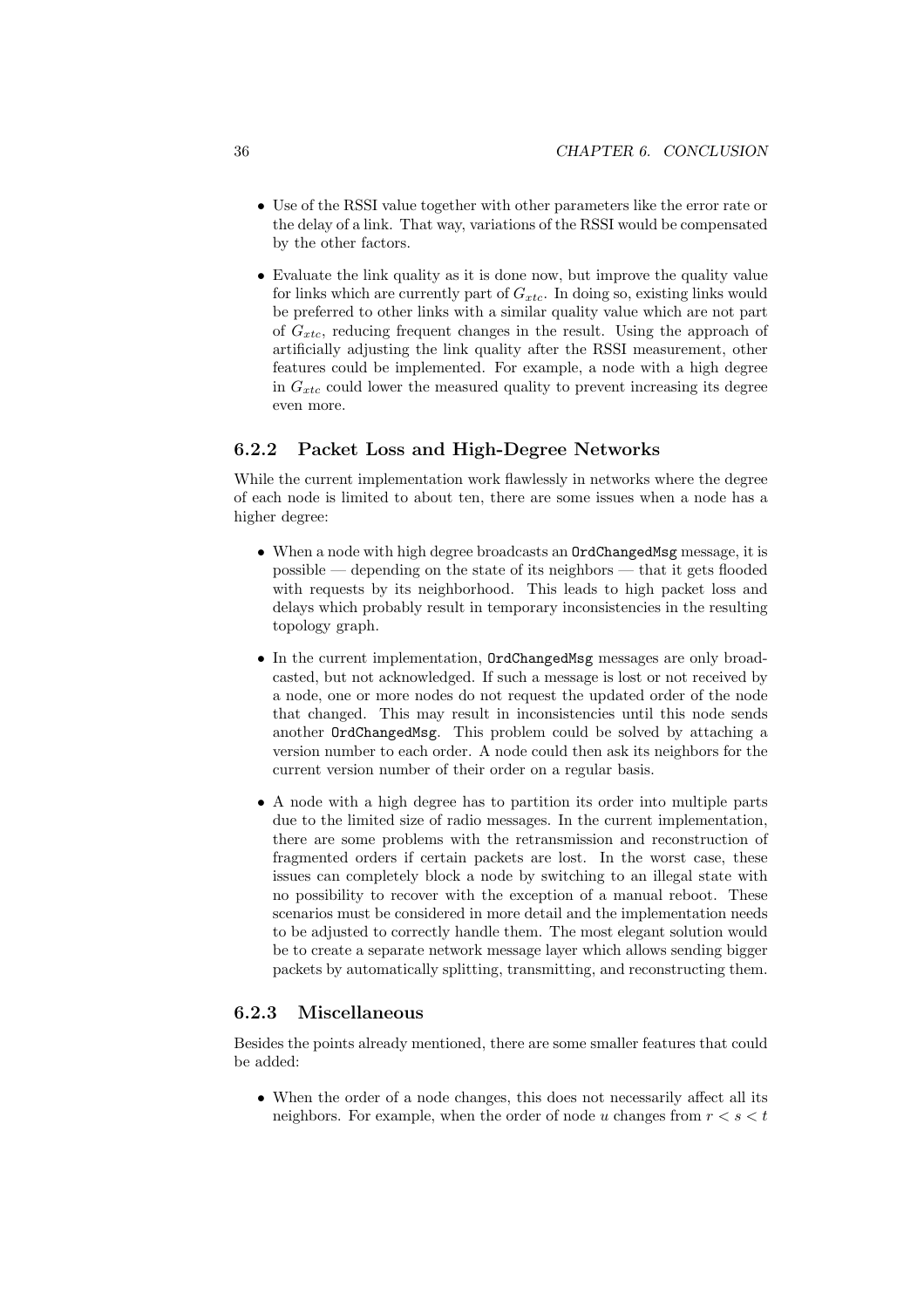to  $r < t < s$ , this change concerns only the common neighbors of the three nodes  $u$ ,  $s$ , and  $t$ . All other neighbors of node  $u$  do not need to adjust their stored order of u. Because of that, appending a list of nodes which changed their position in the order of a node to each **OrdChangedMsg** message would reduce the number of messages.

- The current implementation of the Dynamic Source Routing does not cache the routes found for later reuse. In doing so, the performance of the algorithm could be increased. Besides that, there are countless possibilities to improve the DSR algorithm, some of which are mentioned in Section 4.1.
- The *XTC Interface* could be extended with many features. For example, it would be convenient to have the possibility to add a map like the one showed in Figure A.1 in Appendix A as background picture of the application. The nodes could then be easily placed according to their real position on the map. Another handy feature would be that the nodes are automatically placed by the application in a better way than it is done now. One approach to implement such an attribute could use a spring model based on measured link quality.

## 6.3 Personal Experience

During all stages of this diploma thesis — from the first contact with TinyOS and nesC over the design and implementation phase until the final tests and measurements — it was very exciting to work on this project. It was interesting to gain experience with small embedded platforms where the limited resources impose different approaches to solutions than on architectures like PCs which are encountered during normal studies. Additionally, I am fascinated by the concept of distributed units working together with very limited local knowledge and without having an idea about what is happening overall.

Of course, there were also some less enjoyable parts during this project. This mainly includes the debugging since it is very hard to understand what is happening inside a sensor node when the LEDs are flashing in unexpected combinations or the node does not do anything at all. Unfortunately, there are almost no tools available to help a developer reproducing the activity of a node. Besides these software issues, the hardware itself occasionally astonished with unexpected behavior. While this could be tracked down to weak batteries in some cases, the reason for most surprises remains unknown, especially because the motes later switched back to normal operation without any changes.

All together, I do not regret choosing this topic for my diploma thesis and I will keep it in memory as a very positive experience.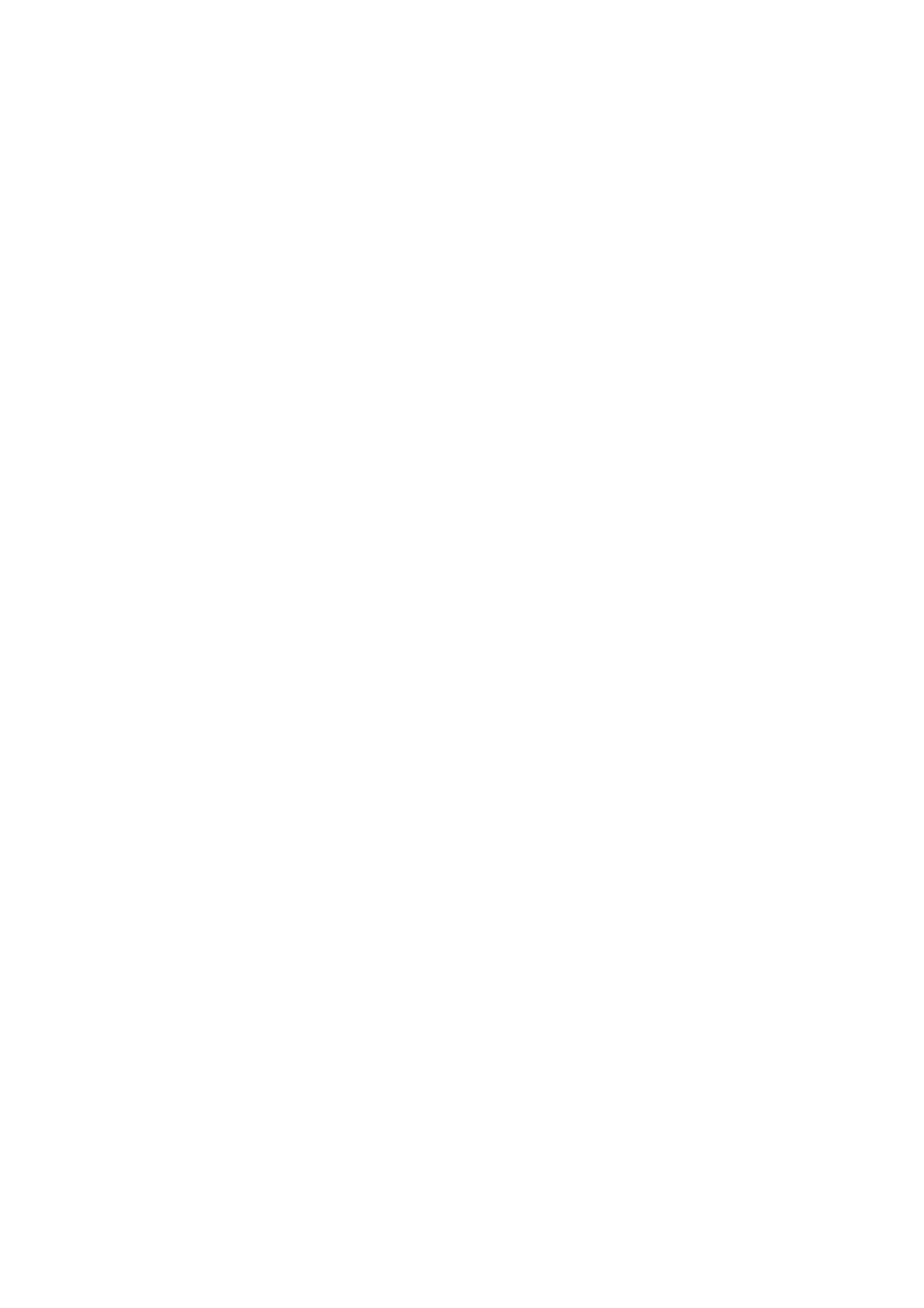# Appendix A

# Performance Evaluation Results



Figure A.1: The position of the twelve nodes for the experiments done in Chapter 5.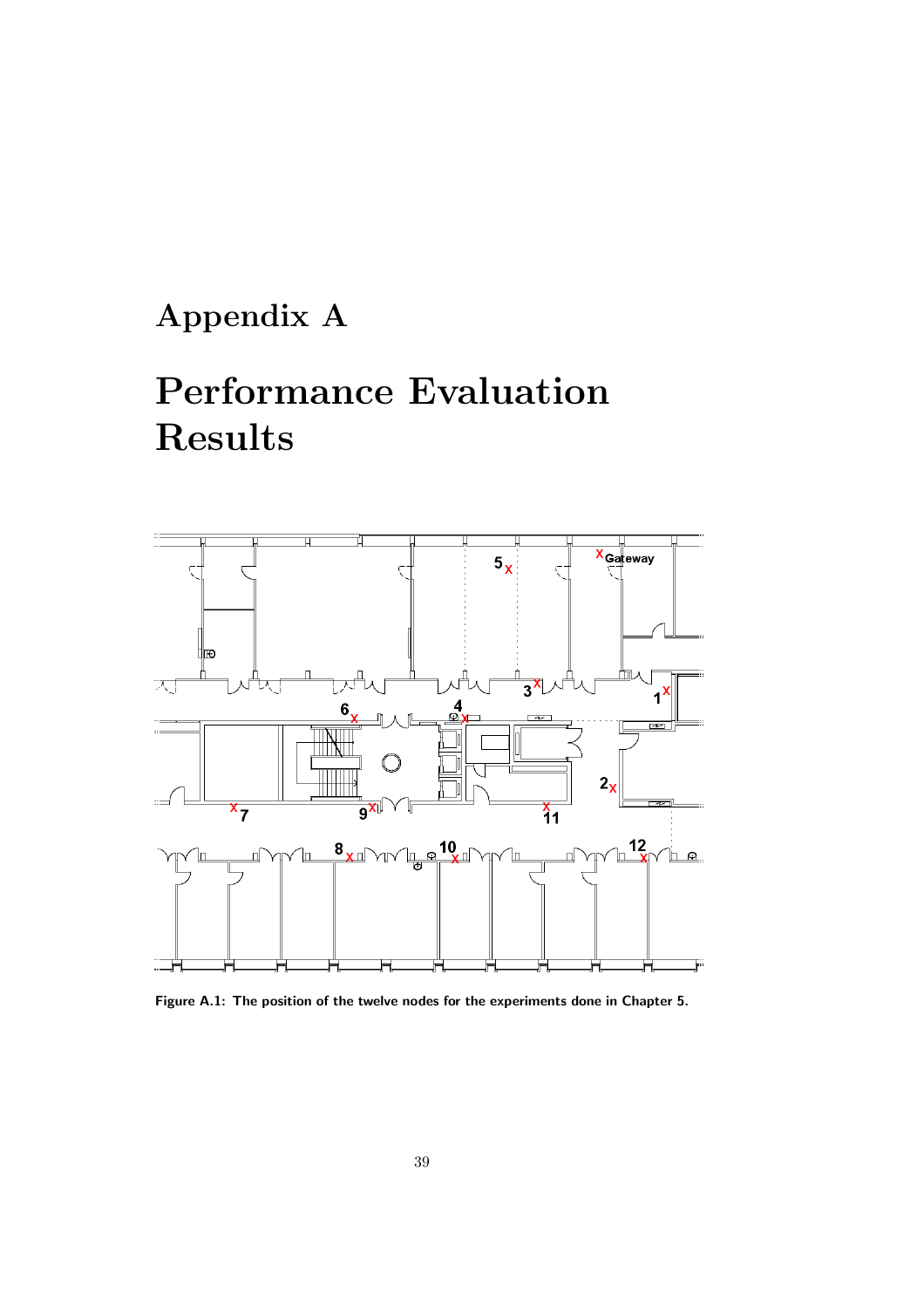

Figure A.2: Four different topology graphs produced during the experiment. The dashed grey lines in the two pictures at the bottom show the complete topology. The delay between two pictures varies between a half and two minutes.